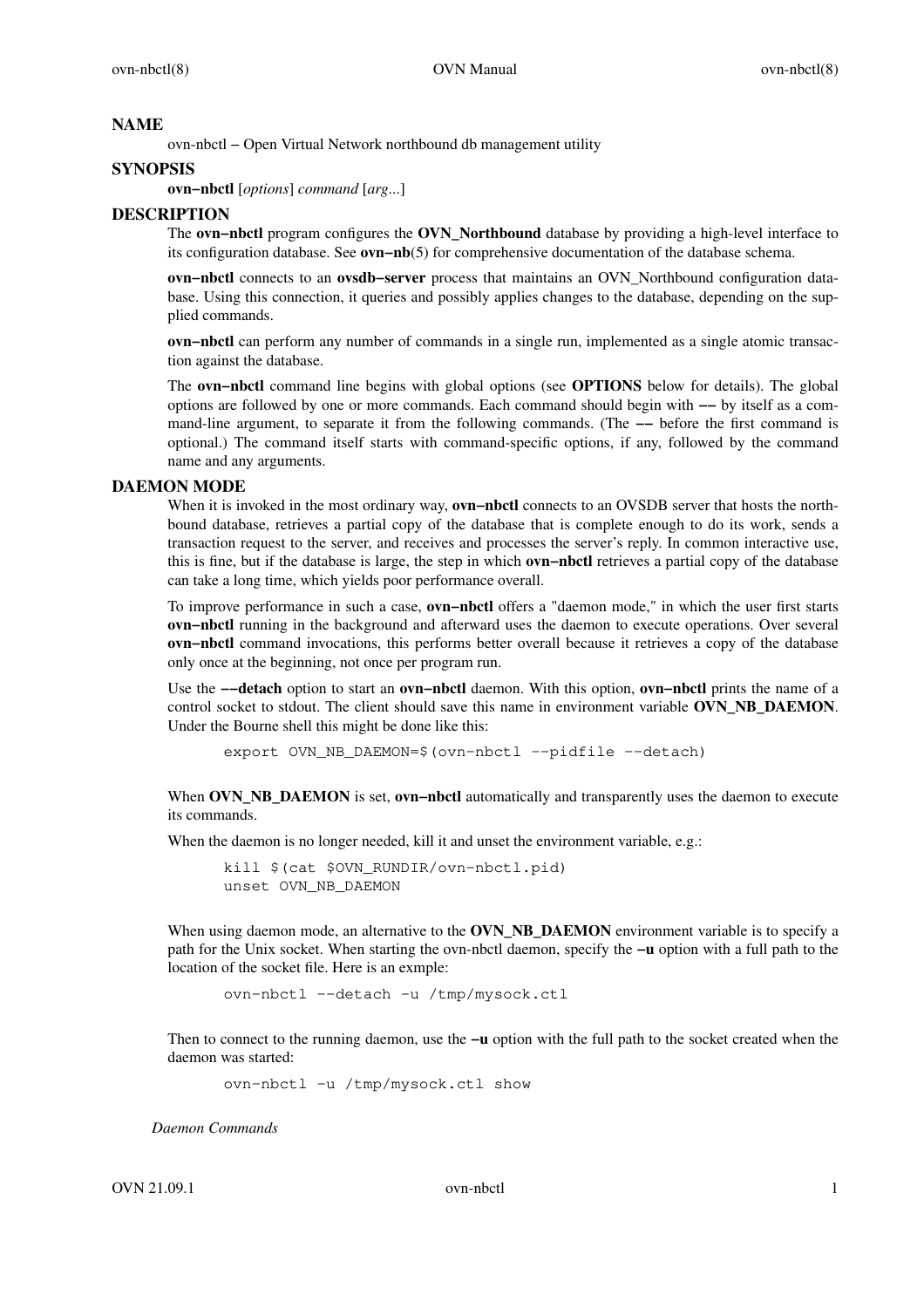Daemon mode is internally implemented using the same mechanism used by **ovn−appctl**. One may also use **ovn−appctl** directly with the following commands:

**run** [*options*] *command* [*arg*...] [**−−** [*options*] *command* [*arg*...] ...]

Instructs the daemon process to run one or more **ovn−nbctl** commands described above and reply with the results of running these commands. Accepts the **−−no−wait**, **−−wait**, **−−timeout**, **−−dry−run**, **−−oneline**, and the options described under **Table Formatting Options** in addition to the the command-specific options.

**exit** Causes **ovn−nbctl** to gracefully terminate.

#### **OPTIONS**

The options listed below affect the behavior of **ovn−nbctl** as a whole. Some individual commands also accept their own options, which are given just before the command name. If the first command on the command line has options, then those options must be separated from the global options by **−−**.

**ovn−nbctl** also accepts options from the **OVN\_NBCTL\_OPTIONS** environment variable, in the same format as on the command line. Options from the command line override those in the environment.

```
−−no−wait | −−wait=none
−−wait=sb
```
#### **−−wait=hv**

These options control whether and how **ovn−nbctl** waits for the OVN system to become up-to-date with changes made in an **ovn−nbctl** invocation.

By default, or if **−−no−wait** or **−−wait=none**, **ovn−nbctl** exits immediately after confirming that changes have been committed to the northbound database, without waiting.

With **−−wait=sb**, before **ovn−nbctl** exits, it waits for **ovn−northd** to bring the southbound database up-to-date with the northbound database updates.

With **−−wait=hv**, before **ovn−nbctl** exits, it additionally waits for all OVN chassis (hypervisors and gateways) to become up-to-date with the northbound database updates. (This can become an indefinite wait if any chassis is malfunctioning.)

Ordinarily, **−−wait=sb** or **−−wait=hv** only waits for changes by the current **ovn−nbctl** invocation to take effect. This means that, if none of the commands supplied to **ovn−nbctl** change the database, then the command does not wait at all. Use the **sync** command to override this behavior.

**−−db** *database*

The OVSDB database remote to contact. If the **OVN\_NB\_DB** environment variable is set, its value is used as the default. Otherwise, the default is **unix:/ovnnb\_db.sock**, but this default is unlikely to be useful outside of single-machine OVN test environments.

#### **−−leader−only**

# **−−no−leader−only**

By default, or with **−−leader−only**, when the database server is a clustered database, **ovn−nbctl** will avoid servers other than the cluster leader. This ensures that any data that **ovn−nbctl** reads and reports is up-to-date. With **−−no−leader−only**, **ovn−nbctl** will use any server in the cluster, which means that for read-only transactions it can report and act on stale data (transactions that modify the database are always serialized even with **−−no−leader−only**). Refer to **Understanding Cluster Consistency** in **ovsdb**(7) for more information.

**−−shuffle−remotes**

### **−−no−shuffle−remotes**

By default, or with **−−shuffle−remotes**, when there are multiple remotes specified in the OVSDB connection string specified by **−−db** or the **OVN\_NB\_DB** environment variable, the order of the remotes will be shuffled before the client tries to connect. The remotes will be shuffled only once to a new order before the first connection attempt. The following retries, if any, will follow the same new order. The default behavior is to make sure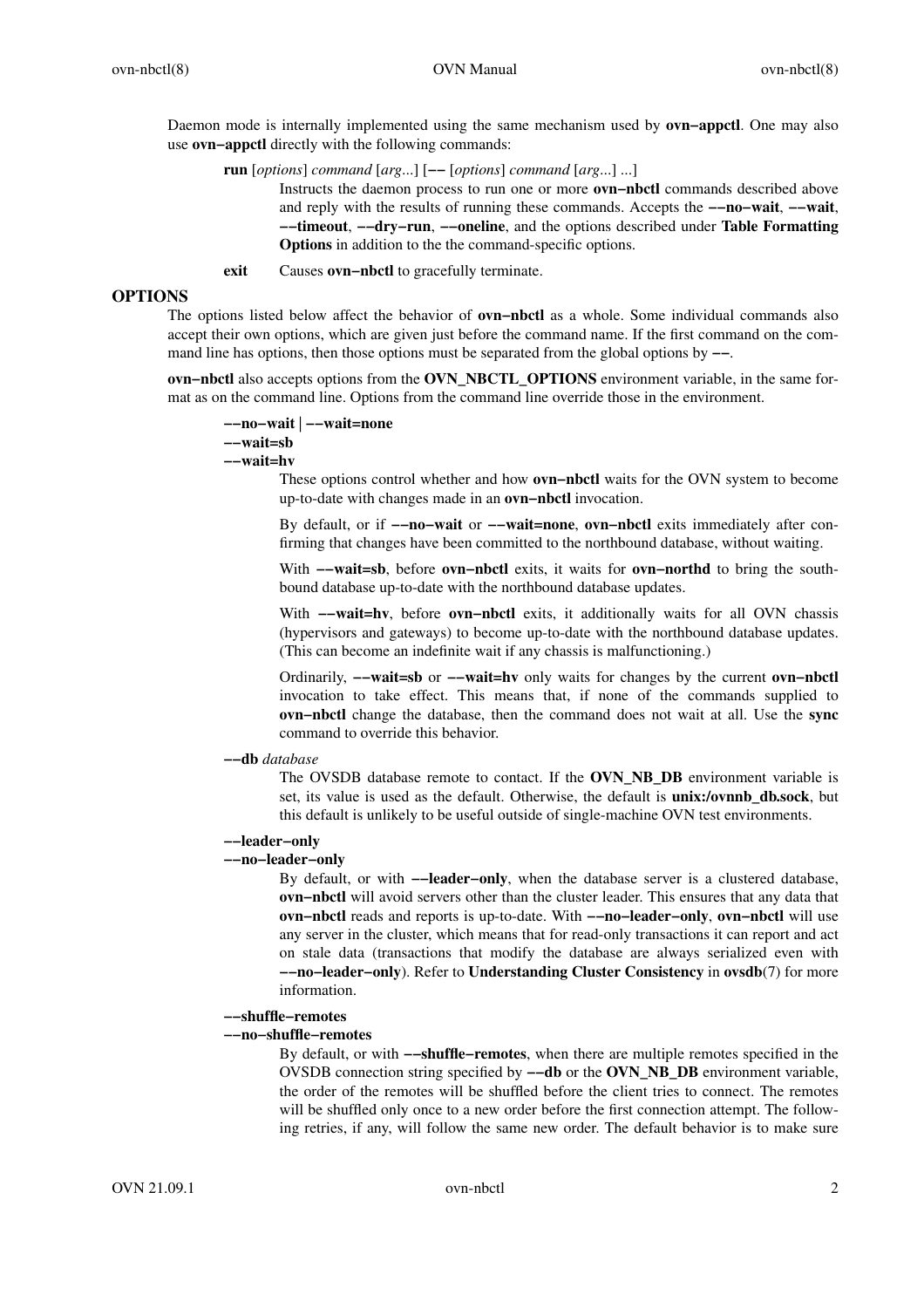clients of a clustered database can distribute evenly to all memembers of the cluster. With **−−no−shuffle−remotes**, **ovn−nbctl** will use the original order specified in the connection string to connect. This allows user to specify the preferred order, which is particularly useful for testing.

#### **−−no−syslog**

By default, **ovn−nbctl** logs its arguments and the details of any changes that it makes to the system log. This option disables this logging.

This option is equivalent to **−−verbose=nbctl:syslog:warn**.

#### **−−oneline**

Modifies the output format so that the output for each command is printed on a single line. New-line characters that would otherwise separate lines are printed as \fB\\n\fR, and any instances of \fB\\\fR that would otherwise appear in the output are doubled. Prints a blank line for each command that has no output. This option does not affect the formatting of output from the **list** or **find** commands; see **Table Formatting Options** below.

#### **−−dry−run**

Prevents **ovn−nbctl** from actually modifying the database.

#### **−t** *secs*

#### **−−timeout=***secs*

By default, or with a *secs* of **0**, **ovn−nbctl** waits forever for a response from the database. This option limits runtime to approximately *secs* seconds. If the timeout expires, **ovn−nbctl** will exit with a **SIGALRM** signal. (A timeout would normally happen only if the database cannot be contacted, or if the system is overloaded.)

## **−−print−wait−time**

When **−−wait** is specified, the option **−−print−wait−time** can be used to print the time spent on waiting, depending on the value specified in **−−wait** option. If **−−wait=sb** is specified, it prints "ovn-northd delay before processing", which is the time between the Northbound DB update by the command and the moment when **ovn−northd** starts processing the update, and "ovn-northd completion", which is the time between the Northbound DB update and the moment when **ovn−northd** completes the Southbound DB updating successfully. If **−−wait=hv** is specified, in addition to the above information, it also prints "ovn-controller(s) completion", which is the time between the Northbound DB update and the moment when the slowest hypervisor finishes processing the update.

#### **Daemon Options**

# **−−pidfile**[**=***pidfile*]

Causes a file (by default, *program***.pid**) to be created indicating the PID of the running process. If the *pidfile* argument is not specified, or if it does not begin with **/**, then it is created in .

If **−−pidfile** is not specified, no pidfile is created.

### **−−overwrite−pidfile**

By default, when **−−pidfile** is specified and the specified pidfile already exists and is locked by a running process, the daemon refuses to start. Specify **−−overwrite−pidfile** to cause it to instead overwrite the pidfile.

When **−−pidfile** is not specified, this option has no effect.

**−−detach**

Runs this program as a background process. The process forks, and in the child it starts a new session, closes the standard file descriptors (which has the side effect of disabling logging to the console), and changes its current directory to the root (unless **−−no−chdir** is specified). After the child completes its initialization, the parent exits.

#### **−−monitor**

Creates an additional process to monitor this program. If it dies due to a signal that indicates a programming error (**SIGABRT**, **SIGALRM**, **SIGBUS**, **SIGFPE**, **SIGILL**, **SIGPIPE**, **SIGSEGV**,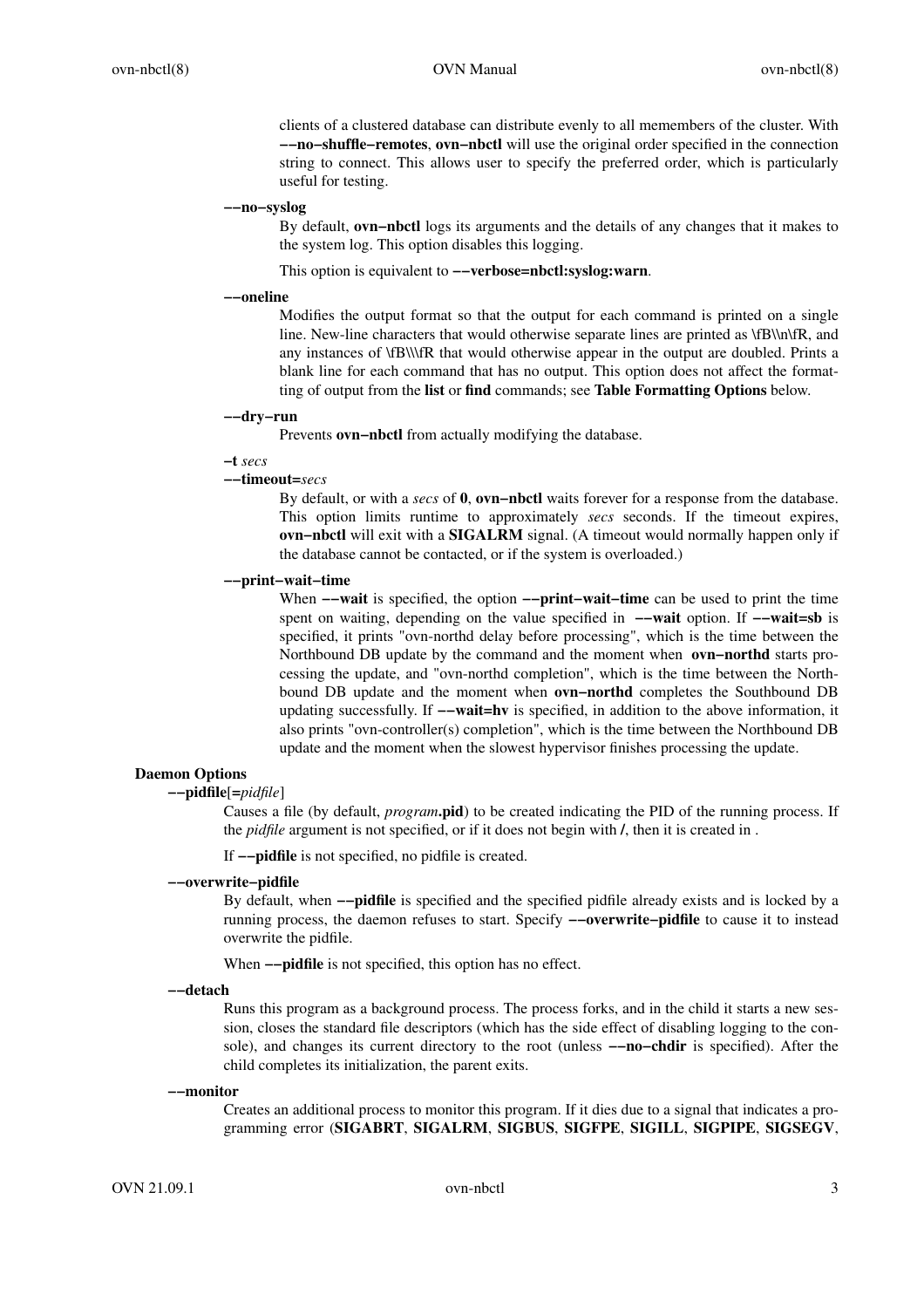**SIGXCPU**, or **SIGXFSZ**) then the monitor process starts a new copy of it. If the daemon dies or exits for another reason, the monitor process exits.

This option is normally used with **−−detach**, but it also functions without it.

**−−no−chdir**

By default, when **−−detach** is specified, the daemon changes its current working directory to the root directory after it detaches. Otherwise, invoking the daemon from a carelessly chosen directory would prevent the administrator from unmounting the file system that holds that directory.

Specifying **−−no−chdir** suppresses this behavior, preventing the daemon from changing its current working directory. This may be useful for collecting core files, since it is common behavior to write core dumps into the current working directory and the root directory is not a good directory to use.

This option has no effect when **−−detach** is not specified.

## **−−no−self−confinement**

By default this daemon will try to self-confine itself to work with files under well-known directories determined at build time. It is better to stick with this default behavior and not to use this flag unless some other Access Control is used to confine daemon. Note that in contrast to other access control implementations that are typically enforced from kernel-space (e.g. DAC or MAC), selfconfinement is imposed from the user-space daemon itself and hence should not be considered as a full confinement strategy, but instead should be viewed as an additional layer of security.

#### **−−user=***user***:***group*

Causes this program to run as a different user specified in *user***:***group*, thus dropping most of the root privileges. Short forms *user* and **:***group* are also allowed, with current user or group assumed, respectively. Only daemons started by the root user accepts this argument.

On Linux, daemons will be granted **CAP\_IPC\_LOCK** and **CAP\_NET\_BIND\_SERVICES** before dropping root privileges. Daemons that interact with a datapath, such as **ovs−vswitchd**, will be granted three additional capabilities, namely **CAP\_NET\_ADMIN**, **CAP\_NET\_BROAD-CAST** and **CAP\_NET\_RAW**. The capability change will apply even if the new user is root.

On Windows, this option is not currently supported. For security reasons, specifying this option will cause the daemon process not to start.

#### **Logging options**

**−v**[*spec*]

**−−verbose=**[*spec*]

Sets logging levels. Without any *spec*, sets the log level for every module and destination to **dbg**. Otherwise, *spec* is a list of words separated by spaces or commas or colons, up to one from each category below:

- A valid module name, as displayed by the **vlog/list** command on **ovs−appctl**(8), limits the log level change to the specified module.
- **syslog**, **console**, or **file**, to limit the log level change to only to the system log, to the console, or to a file, respectively. (If **−−detach** is specified, the daemon closes its standard file descriptors, so logging to the console will have no effect.)

On Windows platform, **syslog** is accepted as a word and is only useful along with the **−−syslog−target** option (the word has no effect otherwise).

**off, emer, err, warn, info, or dbg**, to control the log level. Messages of the given severity or higher will be logged, and messages of lower severity will be filtered out. **off** filters out all messages. See **ovs−appctl**(8) for a definition of each log level.

Case is not significant within *spec*.

Regardless of the log levels set for **file**, logging to a file will not take place unless **−−log−file** is also specified (see below).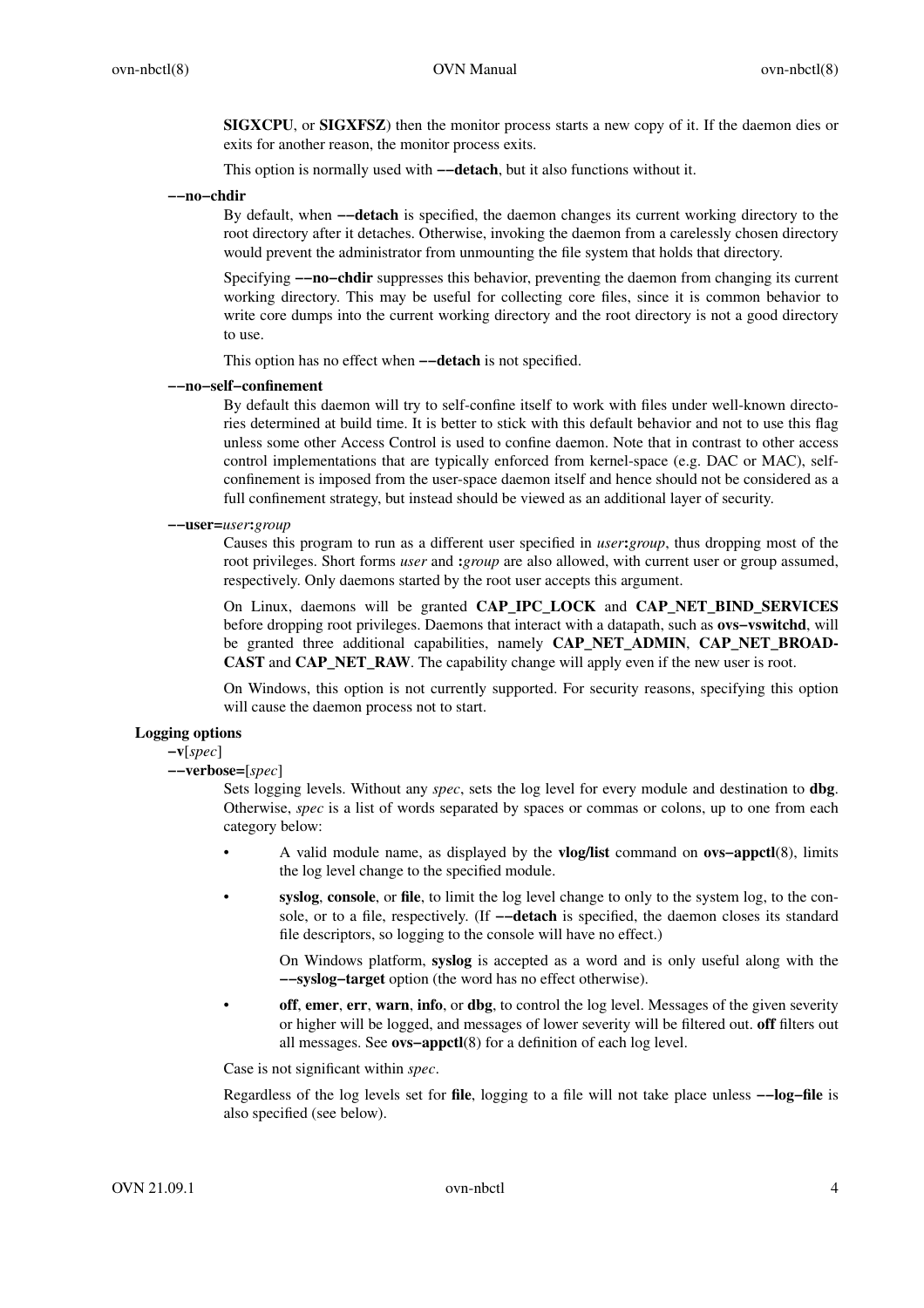For compatibility with older versions of OVS, **any** is accepted as a word but has no effect.

**−v**

## **−−verbose**

Sets the maximum logging verbosity level, equivalent to **−−verbose=dbg**.

# **−vPATTERN:***destination***:***pattern*

#### **−−verbose=PATTERN:***destination***:***pattern*

Sets the log pattern for *destination* to *pattern*. Refer to **ovs−appctl**(8) for a description of the valid syntax for *pattern*.

# **−vFACILITY:***facility*

# **−−verbose=FACILITY:***facility*

Sets the RFC5424 facility of the log message. *facility* can be one of **kern**, **user**, **mail**, **daemon**, **auth**, **syslog**, **lpr**, **news**, **uucp**, **clock**, **ftp**, **ntp**, **audit**, **alert**, **clock2**, **local0**, **local1**, **local2**, **local3**, **local4**, **local5**, **local6** or **local7**. If this option is not specified, **daemon** is used as the default for the local system syslog and **local0** is used while sending a message to the target provided via the **−−syslog−target** option.

**−−log−file**[**=***file*]

Enables logging to a file. If *file* is specified, then it is used as the exact name for the log file. The default log file name used if *file* is omitted is **/usr/local/var/log/ovn/***program***.log**.

### **−−syslog−target=***host***:***port*

Send syslog messages to UDP *port* on *host*, in addition to the system syslog. The *host* must be a numerical IP address, not a hostname.

#### **−−syslog−method=***method*

Specify *method* as how syslog messages should be sent to syslog daemon. The following forms are supported:

- **libc**, to use the libc **syslog()** function. Downside of using this options is that libc adds fixed prefix to every message before it is actually sent to the syslog daemon over **/dev/log** UNIX domain socket.
- **unix:***file*, to use a UNIX domain socket directly. It is possible to specify arbitrary message format with this option. However, **rsyslogd 8.9** and older versions use hard coded parser function anyway that limits UNIX domain socket use. If you want to use arbitrary message format with older **rsyslogd** versions, then use UDP socket to localhost IP address instead.
- **udp:***ip***:***port*, to use a UDP socket. With this method it is possible to use arbitrary message format also with older **rsyslogd**. When sending syslog messages over UDP socket extra precaution needs to be taken into account, for example, syslog daemon needs to be configured to listen on the specified UDP port, accidental iptables rules could be interfering with local syslog traffic and there are some security considerations that apply to UDP sockets, but do not apply to UNIX domain sockets.
- null, to discard all messages logged to syslog.

The default is taken from the **OVS\_SYSLOG\_METHOD** environment variable; if it is unset, the default is **libc**.

# **Table Formatting Options**

These options control the format of output from the **list** and **find** commands.

## **−f** *format*

**−−format=***format*

Sets the type of table formatting. The following types of *format* are available:

**table** 2-D text tables with aligned columns.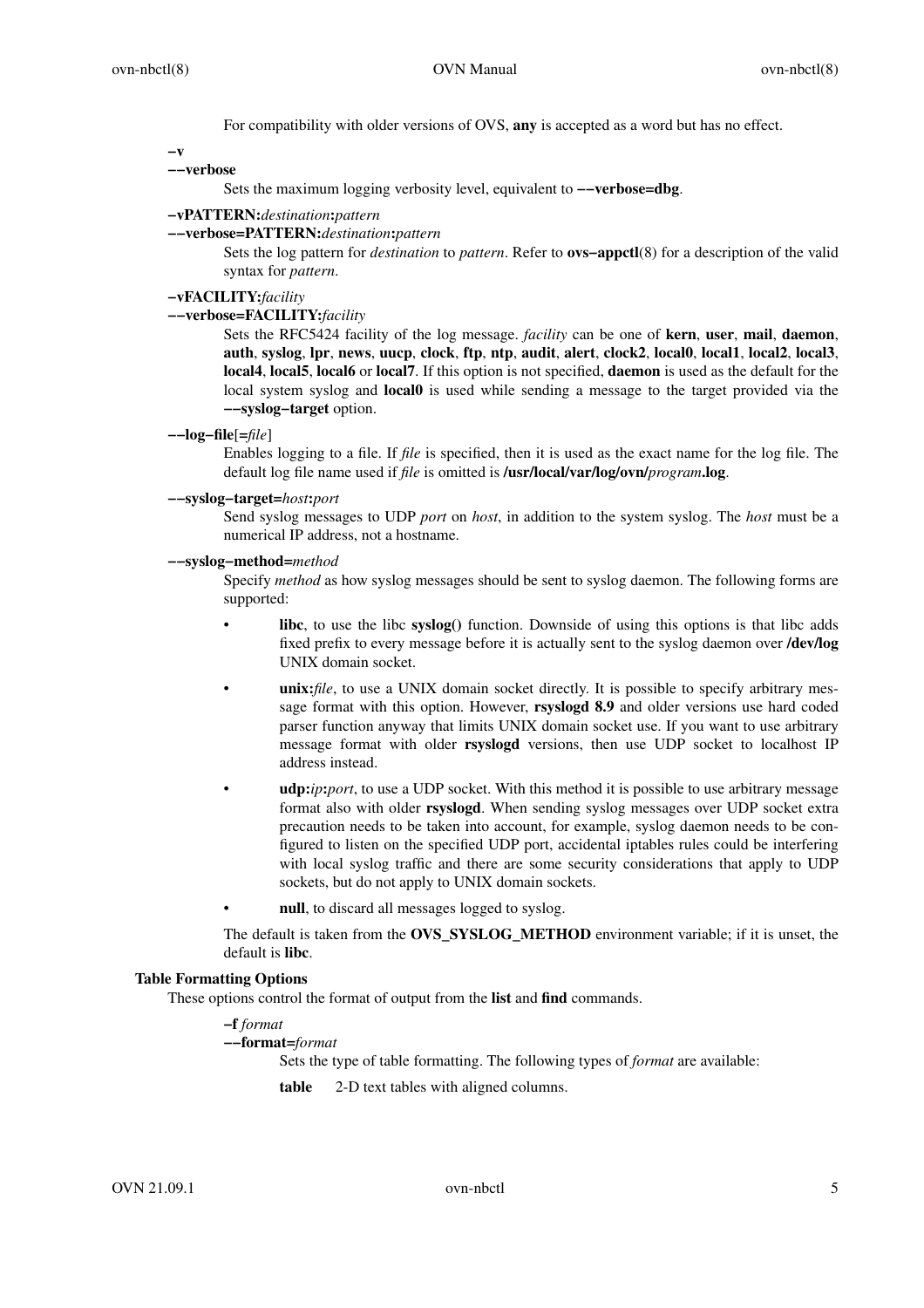#### **list** (default)

A list with one column per line and rows separated by a blank line.

- **html** HTML tables.
- **csv** Comma-separated values as defined in RFC 4180.
- **json** JSON format as defined in RFC 4627. The output is a sequence of JSON objects, each of which corresponds to one table. Each JSON object has the following members with the noted values:

#### **caption**

The table's caption. This member is omitted if the table has no caption.

#### **headings**

An array with one element per table column. Each array element is a string giving the corresponding column's heading.

**data** An array with one element per table row. Each element is also an array with one element per table column. The elements of this second-level array are the cells that constitute the table. Cells that represent OVSDB data or data types are expressed in the format described in the OVSDB specification; other cells are simply expressed as text strings.

# **−d** *format*

**−−data=***format*

Sets the formatting for cells within output tables unless the table format is set to **json**, in which case **json** formatting is always used when formatting cells. The following types of *format* are available:

# **string** (default)

The simple format described in the **Database Values** section of **ovs−vsctl**(8).

- **bare** The simple format with punctuation stripped off: **[]** and **{}** are omitted around sets, maps, and empty columns, items within sets and maps are space-separated, and strings are never quoted. This format may be easier for scripts to parse.
- **json** The RFC 4627 JSON format as described above.

#### **−−no−headings**

This option suppresses the heading row that otherwise appears in the first row of table output.

# **−−pretty**

By default, JSON in output is printed as compactly as possible. This option causes JSON in output to be printed in a more readable fashion. Members of objects and elements of arrays are printed one per line, with indentation.

This option does not affect JSON in tables, which is always printed compactly.

#### **−−bare** Equivalent to **−−format=list −−data=bare −−no−headings**.

# **PKI Options**

PKI configuration is required to use SSL for the connection to the database.

# **−p** *privkey.pem*

**−−private−key=***privkey.pem*

Specifies a PEM file containing the private key used as identity for outgoing SSL connections.

#### **−c** *cert.pem*

#### **−−certificate=***cert.pem*

Specifies a PEM file containing a certificate that certifies the private key specified on **−p** or **−−private−key** to be trustworthy. The certificate must be signed by the certificate authority (CA) that the peer in SSL connections will use to verify it.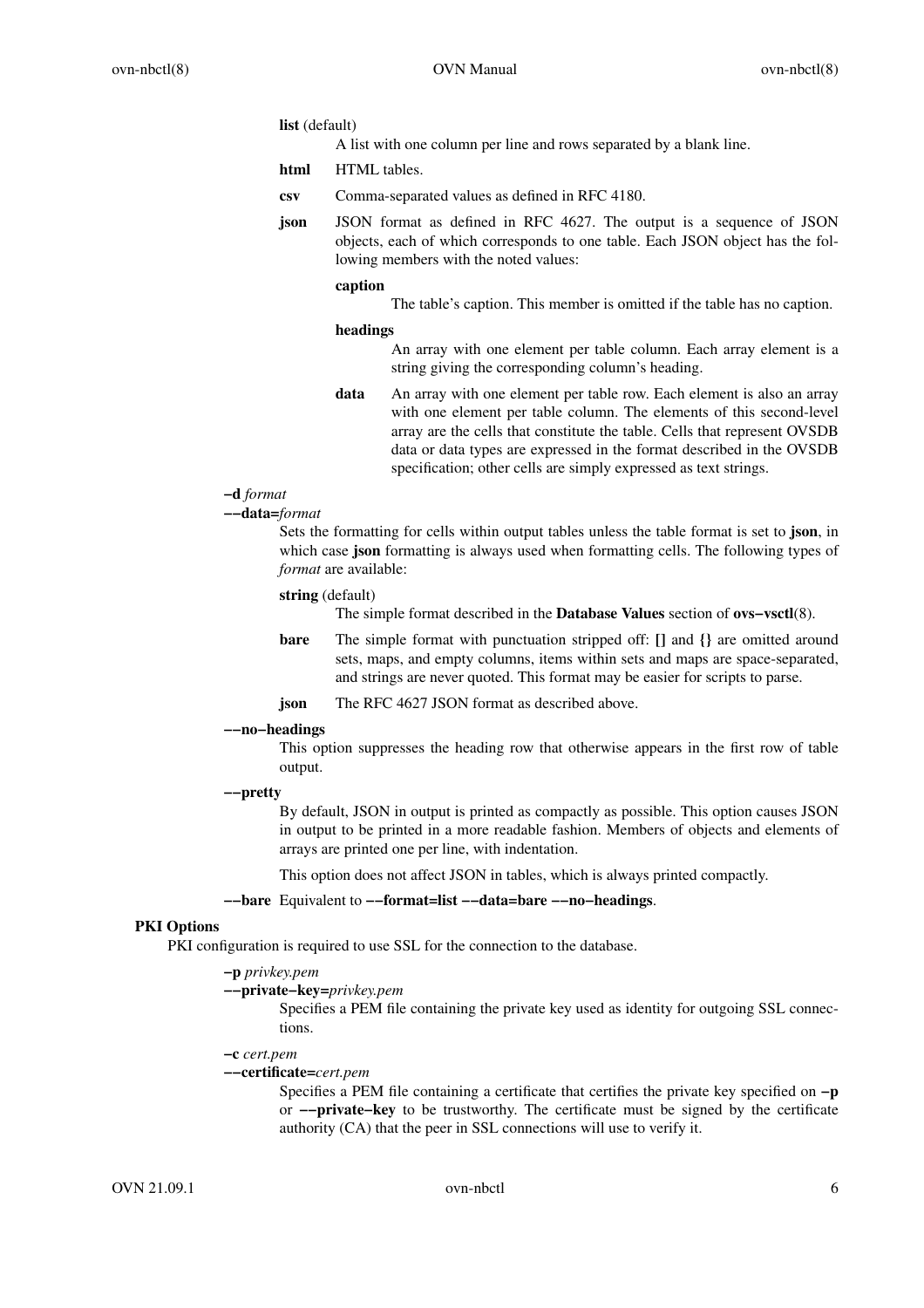# **−C** *cacert.pem*

# **−−ca−cert=***cacert.pem*

Specifies a PEM file containing the CA certificate for verifying certificates presented to this program by SSL peers. (This may be the same certificate that SSL peers use to verify the certificate specified on **−c** or **−−certificate**, or it may be a different one, depending on the PKI design in use.)

### **−C none**

# **−−ca−cert=none**

Disables verification of certificates presented by SSL peers. This introduces a security risk, because it means that certificates cannot be verified to be those of known trusted hosts.

# **−−bootstrap−ca−cert=***cacert.pem*

When *cacert.pem* exists, this option has the same effect as **−C** or **−−ca−cert**. If it does not exist, then the executable will attempt to obtain the CA certificate from the SSL peer on its first SSL connection and save it to the named PEM file. If it is successful, it will immediately drop the connection and reconnect, and from then on all SSL connections must be authenticated by a certificate signed by the CA certificate thus obtained.

This option exposes the SSL connection to a man-in-the-middle attack obtaining the initial CA certificate, but it may be useful for bootstrapping.

This option is only useful if the SSL peer sends its CA certificate as part of the SSL certificate chain. The SSL protocol does not require the server to send the CA certificate.

This option is mutually exclusive with **−C** and **−−ca−cert**.

# **Other Options**

**−h**

**−−help** Prints a brief help message to the console.

#### **−V**

## **−−version**

Prints version information to the console.

## **COMMANDS**

The following sections describe the commands that **ovn−nbctl** supports.

## **General Commands**

**init** Initializes the database, if it is empty. If the database has already been initialized, this command has no effect.

#### **show [***switch* **|** *router***]**

Prints a brief overview of the database contents. If *switch* is provided, only records related to that logical switch are shown. If *router* is provided, only records related to that logical router are shown.

#### **Logical Switch Commands**

**ls−add** Creates a new, unnamed logical switch, which initially has no ports. The switch does not have a name, other commands must refer to this switch by its UUID.

# [**−−may−exist** | **−−add−duplicate**] **ls−add** *switch*

Creates a new logical switch named *switch*, which initially has no ports.

The OVN northbound database schema does not require logical switch names to be unique, but the whole point to the names is to provide an easy way for humans to refer to the switches, making duplicate names unhelpful. Thus, without any options, this command regards it as an error if *switch* is a duplicate name. With **−−may−exist**, adding a duplicate name succeeds but does not create a new logical switch. With **−−add−duplicate**, the command really creates a new logical switch with a duplicate name. It is an error to specify both options. If there are multiple logical switches with a duplicate name, configure the logical switches using the UUID instead of the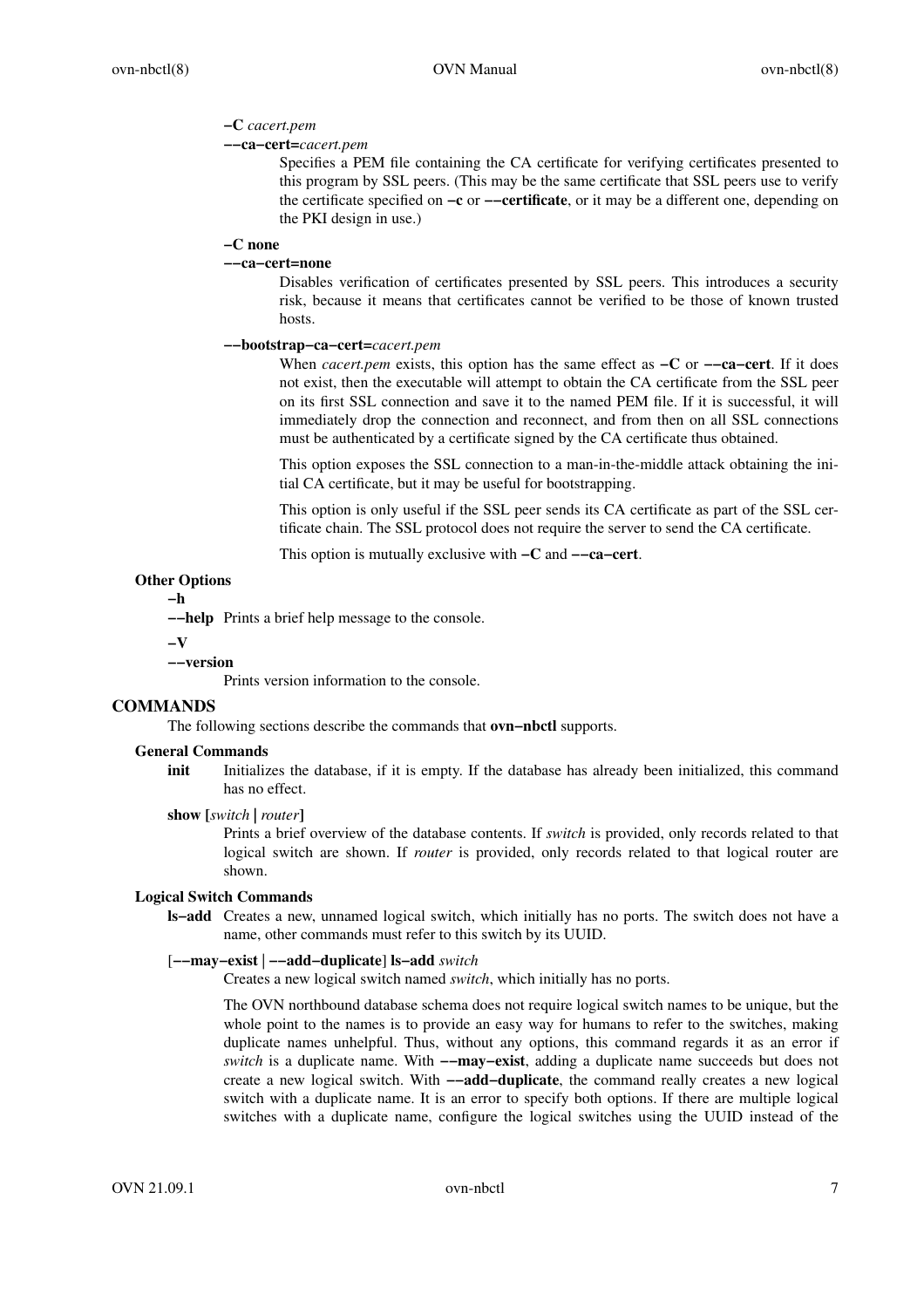*switch* name.

[**−−if−exists**] **ls−del** *switch*

Deletes *switch*. It is an error if *switch* does not exist, unless **−−if−exists** is specified.

**ls−list** Lists all existing switches on standard output, one per line.

### **ACL Commands**

These commands operates on ACL objects for a given *entity*. The *entity* can be either a logical switch or a port group. The *entity* can be specified as uuid or name. The **−−type** option can be used to specify the type of the *entity*, in case both a logical switch and a port groups exist with the same name specified for *entity*. **type** must be either **switch** or **port−group**.

[**−−type=**{**switch** | **port−group**}] [**−−log**] [**−−meter=***meter*] [**−−severity=***severity*]

[**−−name=***name*] [**−−label=***label*] [**−−may−exist**] **acl−add** *entity direction priority match verdict* Adds the specified ACL to *entity*. *direction* must be either **from−lport** or **to−lport**. *priority* must be between 0 and 32767, inclusive. A full description of the fields are in **ovn−nb**(5). If **−−may−exist** is specified, adding a duplicated ACL succeeds but the ACL is not really created. Without **−−may−exist**, adding a duplicated ACL results in error.

The **−−log** option enables packet logging for the ACL. The options **−−severity** and **−−name** specify a severity and name, respectively, for log entries (and also enable logging). The severity must be one of **alert**, **warning**, **notice**, **info**, or **debug**. If a sev erity is not specified, the default is **info**. The **−−meter=***meter* option is used to rate-limit packet logging. The *meter* argument names a meter configured by **meter−add**.

[**−−type=**{**switch** | **port−group**}] **acl−del** *entity* [*direction* [*priority match*]]

Deletes ACLs from *entity*. If only *entity* is supplied, all the ACLs from the *entity* are deleted. If *direction* is also specified, then all the flows in that direction will be deleted from the *entity*. If all the fields are given, then a single flow that matches all the fields will be deleted.

[**−−type=**{**switch** | **port−group**}] **acl−list** *entity*

Lists the ACLs on *entity*.

# **Logical Switch QoS Rule Commands**

[**−−may−exist**] **qos−add** *switch direction priority match* [**dscp=***dscp*] [**rate=***rate* [**burst=***burst*]]

Adds QoS marking and metering rules to *switch*. *direction* must be either **from−lport** or **to−lport**. *priority* must be between **0** and **32767**, inclusive.

If **dscp=***dscp* is specified, then matching packets will have DSCP marking applied. *dscp* must be between **0** and **63**, inclusive. If **rate=***rate* is specified then matching packets will have metering applied at *rate* kbps. If metering is configured, then **burst=***burst* specifies the burst rate limit in kilobits. **dscp** and/or **rate** are required arguments.

If **−−may−exist** is specified, adding a duplicated QoS rule succeeds but the QoS rule is not really created. Without **−−may−exist**, adding a duplicated QoS rule results in error.

### **qos−del** *switch* [*direction* [*priority match*]]

Deletes QoS rules from *switch*. If only *switch* is supplied, all the QoS rules from the logical switch are deleted. If *direction* is also specified, then all the flows in that direction will be deleted from the logical switch. If all the fields are supplied, then a single flow that matches the given fields will be deleted.

If *switch* and *uuid* are supplied, then the QoS rule with sepcified uuid is deleted.

#### **qos−list** *switch*

Lists the QoS rules on *switch*.

### **Meter Commands**

**meter−add** *name action rate unit* [*burst*]

Adds the specified meter. *name* must be a unique name to identify this meter. The *action* argument specifies what should happen when this meter is exceeded. The only supported action is **drop**.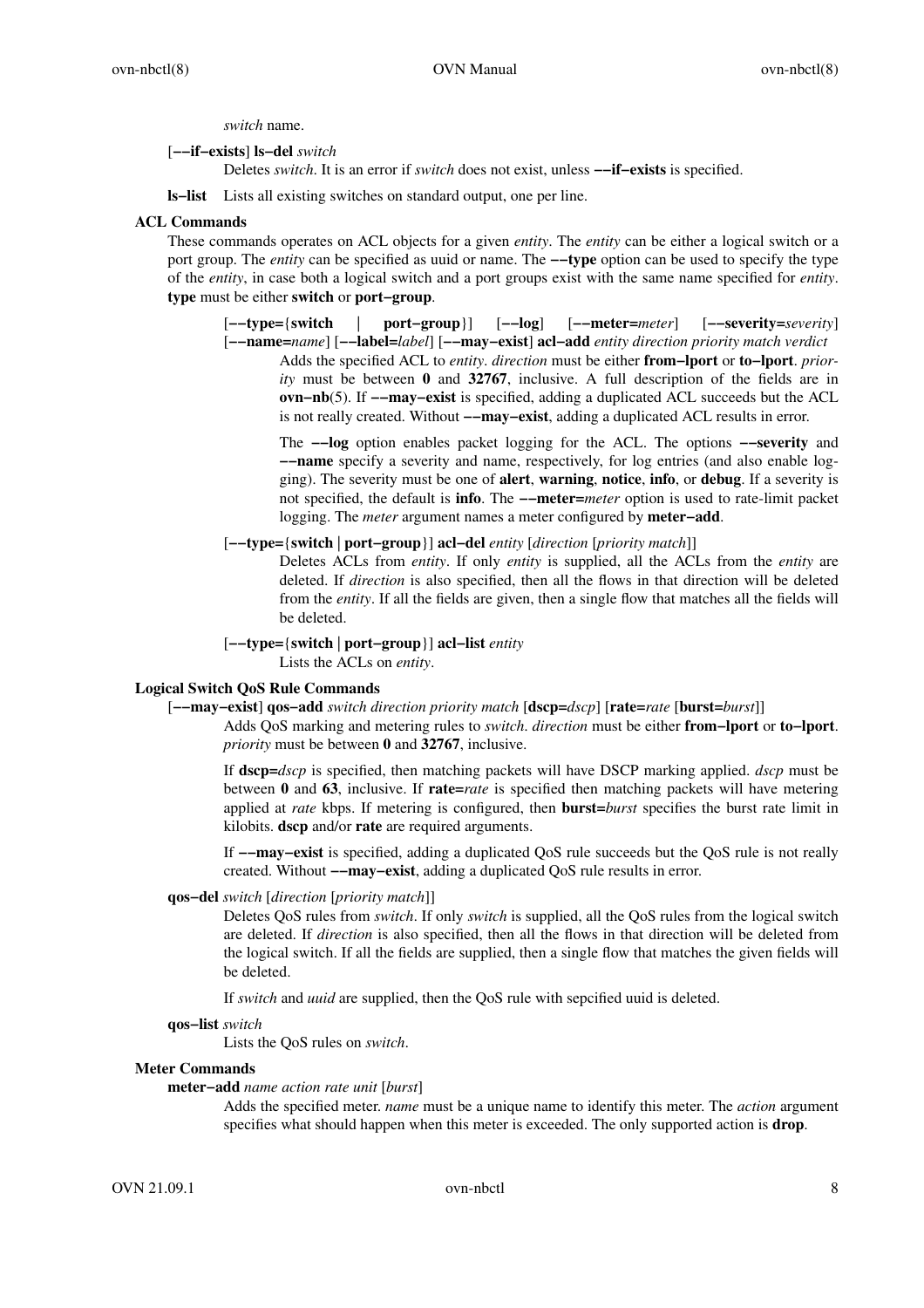The *unit* specifies the unit for the *rate* argument; valid values are **kbps** and **pktps** for kilobits per second and packets per second, respectively. The *burst* option configures the maximum burst allowed for the band in kilobits or packets depending on whether the *unit* chosen was **kbps** or **pktps**, respectively. If a burst is not supplied, the switch is free to select some reasonable value depending on its configuration.

**ovn−nbctl** only supports adding a meter with a single band, but the other commands support meters with multiple bands.

Names that start with "\_\_" (two underscores) are reserved for internal use by OVN, so **ovn−nbctl** does not allow adding them.

#### **meter−del** [*name*]

Deletes meters. By default, all meters are deleted. If *name* is supplied, only the meter with that name will be deleted.

#### **meter−list**

# Lists all meters.

# **Logical Switch Port Commands**

#### [**−−may−exist**] **lsp−add** *switch port*

Creates on *lswitch* a new logical switch port named *port*.

It is an error if a logical port named *port* already exists, unless **−−may−exist** is specified. Regardless of **−−may−exist**, it is an error if the existing port is in some logical switch other than *switch* or if it has a parent port.

### [**−−may−exist**] **lsp−add** *switch port parent tag\_request*

Creates on *switch* a logical switch port named *port* that is a child of *parent* that is identified with VLAN ID *tag\_request*, which must be between **0** and **4095**, inclusive. If *tag\_request* is **0**, **ovn−northd** generates a tag that is unique in the scope of *parent*. This is useful in cases such as virtualized container environments where Open vSwitch does not have a direct connection to the container's port and it must be shared with the virtual machine's port.

It is an error if a logical port named *port* already exists, unless **−−may−exist** is specified. Regardless of **−−may−exist**, it is an error if the existing port is not in *switch* or if it does not have the specified *parent* and *tag\_request*.

# [**−−if−exists**] **lsp−del** *port*

Deletes *port*. It is an error if *port* does not exist, unless **−−if−exists** is specified.

#### **lsp−list** *switch*

Lists all the logical switch ports within *switch* on standard output, one per line.

# **lsp−get−parent** *port*

If set, get the parent port of *port*. If not set, print nothing.

#### **lsp−get−tag** *port*

If set, get the tag for *port* traffic. If not set, print nothing.

#### **lsp−set−addresses** *port* [*address*]...

Sets the addresses associated with *port* to *address*. Each *address* should be one of the following:

an Ethernet address, optionally followed by a space and one or more IP addresses OVN delivers packets for the Ethernet address to this port.

#### **unknown**

OVN delivers unicast Ethernet packets whose destination MAC address is not in any logical port's addresses column to ports with address **unknown**.

#### **dynamic**

Use this keyword to make **ovn−northd** generate a globally unique MAC address and choose an unused IPv4 address with the logical port's subnet and store them in the port's **dynamic\_addresses** column.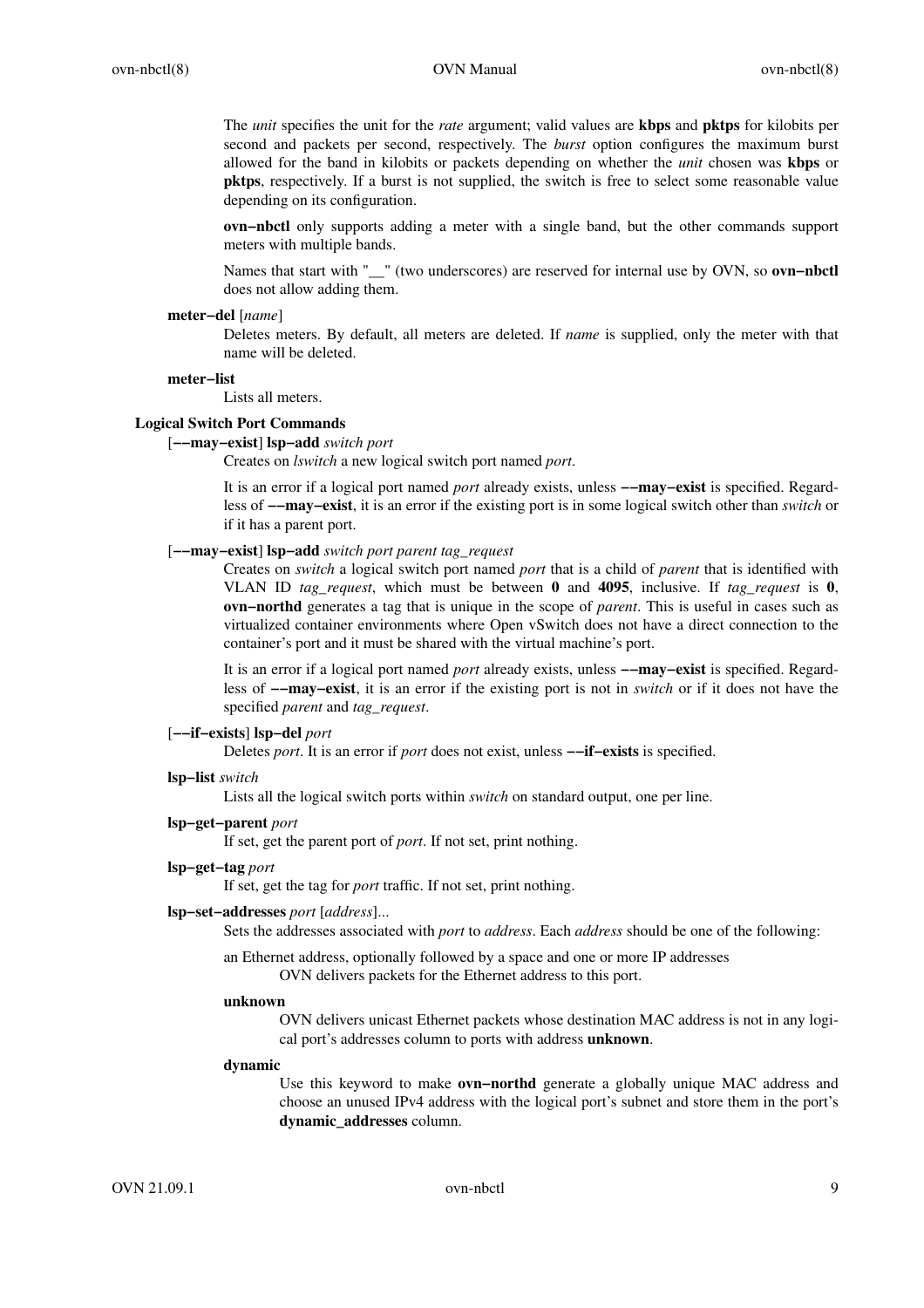**router** Accepted only when the **type** of the logical switch port is **router**. This indicates that the Ethernet, IPv4, and IPv6 addresses for this logical switch port should be obtained from the connected logical router port, as specified by **router−port** in **lsp−set−options**.

Multiple addresses may be set. If no *address* argument is given, *port* will have no addresses associated with it.

### **lsp−get−addresses** *port*

Lists all the addresses associated with *port* on standard output, one per line.

### **lsp−set−port−security** *port* [*addrs*]...

Sets the port security addresses associated with *port* to *addrs*. Multiple sets of addresses may be set by using multiple *addrs* arguments. If no *addrs* argument is given, *port* will not have port security enabled.

Port security limits the addresses from which a logical port may send packets and to which it may receive packets. See the **ovn−nb**(5) documentation for the **port\_security** column in the **Logical\_Switch\_Port** table for details.

# **lsp−get−port−security** *port*

Lists all the port security addresses associated with *port* on standard output, one per line.

### **lsp−get−up** *port*

Prints the state of *port*, either **up** or **down**.

#### **lsp−set−enabled** *port state*

Set the administrative state of *port*, either **enabled** or **disabled**. When a port is disabled, no traffic is allowed into or out of the port.

# **lsp−get−enabled** *port*

Prints the administrative state of *port*, either **enabled** or **disabled**.

### **lsp−set−type** *port type*

Set the type for the logical port. The type must be one of the following:

## **(empty string)**

A VM (or VIF) interface.

**router** A connection to a logical router.

## **localnet**

A connection to a locally accessible network from each ovn-controller instance. A logical switch can only have a single localnet port attached. This is used to model direct connectivity to an existing network.

## **localport**

A connection to a local VIF. Traffic that arrives on a localport is never forwarded over a tunnel to another chassis. These ports are present on every chassis and have the same address in all of them. This is used to model connectivity to local services that run on every hypervisor.

#### **l2gateway**

A connection to a physical network.

**vtep** A port to a logical switch on a VTEP gateway.

# **lsp−get−type** *port*

Get the type for the logical port.

# **lsp−set−options** *port* [*key=value*]...

Set type-specific key-value options for the logical port.

# **lsp−get−options** *port*

Get the type-specific options for the logical port.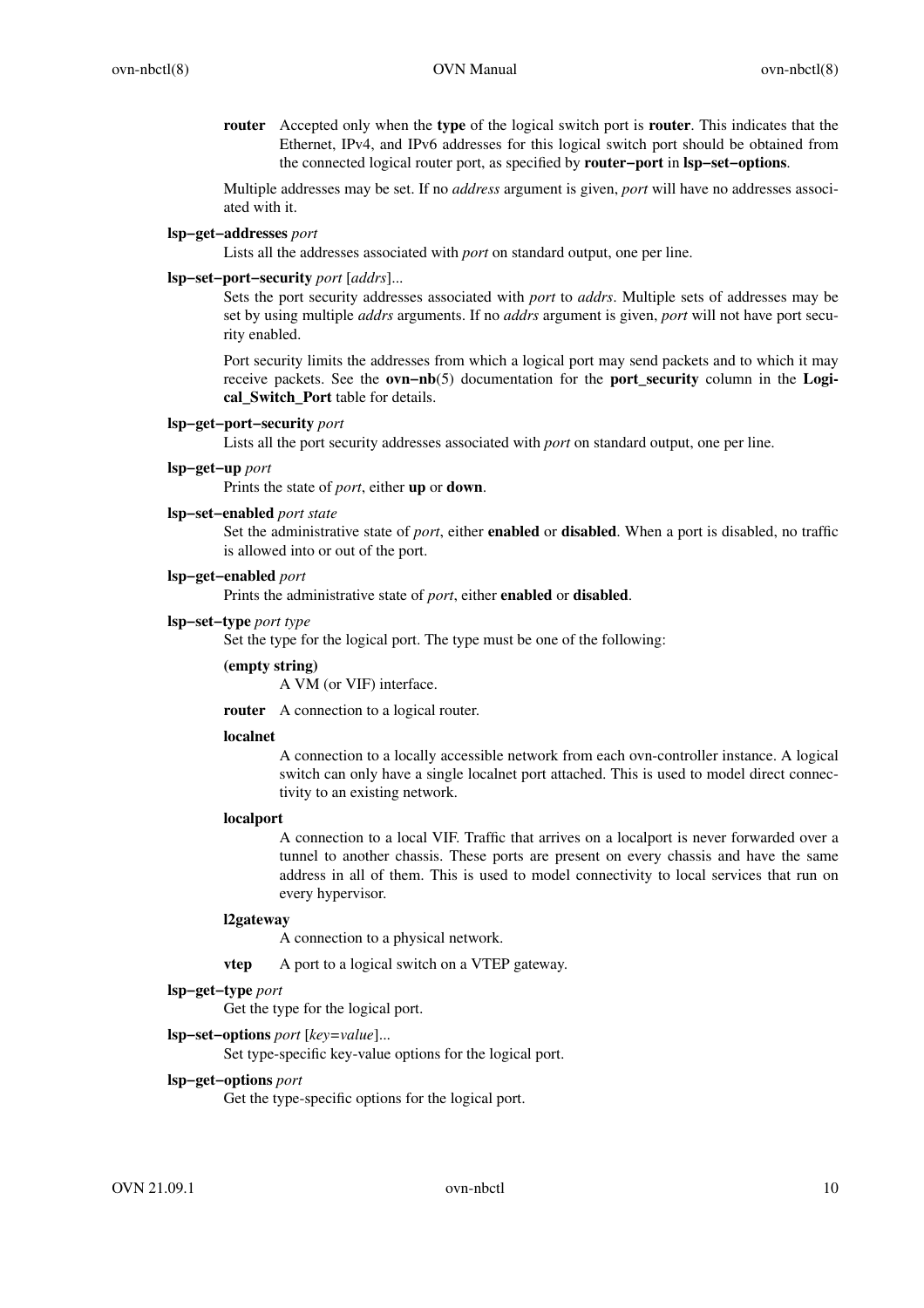### **lsp−set−dhcpv4−options** *port dhcp\_options*

Set the DHCPv4 options for the logical port. The *dhcp\_options* is a UUID referring to a set of DHCP options in the **DHCP\_Options** table.

# **lsp−get−dhcpv4−options** *port*

Get the configured DHCPv4 options for the logical port.

### **lsp−set−dhcpv6−options** *port dhcp\_options*

Set the DHCPv6 options for the logical port. The *dhcp\_options* is a UUID referring to a set of DHCP options in the **DHCP\_Options** table.

# **lsp−get−dhcpv6−options** *port*

Get the configured DHCPv6 options for the logical port.

#### **lsp−get−ls** *port*

Get the logical switch which the *port* belongs to.

### **Forwarding Group Commands**

### [**−−liveness**]**fwd−group−add** *group switch vip vmac ports*

Creates a new forwarding group named *group* as the name with the provided *vip* and *vmac*. *vip* should be a virtual IP address and *vmac* should be a virtual MAC address to access the forwarding group. *ports* are the logical switch port names that are put in the forwarding group. Example for *ports* is lsp1 lsp2 ... Traffic destined to virtual IP of the forwarding group will be load balanced to all the child ports.

When **−−liveness** is specified then child ports are expected to be bound to external devices like routers. BFD should be configured between hypervisors and the external devices. The child port selection will become dependent on BFD status with its external device.

## [**−−if−exists**] **fwd−group−del** *group*

Deletes *group*. It is an error if *group* does not exist, unless **−−if−exists** is specified.

#### **fwd−group−list** [*switch*]

Lists all existing forwarding groups, If *switch* is specified then only the forwarding groups configured for *switch* will be listed.

#### **Logical Router Commands**

**lr−add** Creates a new, unnamed logical router, which initially has no ports. The router does not have a name, other commands must refer to this router by its UUID.

#### [**−−may−exist** | **−−add−duplicate**] **lr−add** *router*

Creates a new logical router named *router*, which initially has no ports.

The OVN northbound database schema does not require logical router names to be unique, but the whole point to the names is to provide an easy way for humans to refer to the routers, making duplicate names unhelpful. Thus, without any options, this command regards it as an error if *router* is a duplicate name. With **−−may−exist**, adding a duplicate name succeeds but does not create a new logical router. With **−−add−duplicate**, the command really creates a new logical router with a duplicate name. It is an error to specify both options. If there are multiple logical routers with a duplicate name, configure the logical routers using the UUID instead of the *router* name.

### [**−−if−exists**] **lr−del** *router*

Deletes *router*. It is an error if *router* does not exist, unless **−−if−exists** is specified.

**lr−list** Lists all existing routers on standard output, one per line.

# **Logical Router Port Commands**

#### [**−−may−exist**] **lrp−add** *router port mac network*... [**peer=***peer*]

Creates on *router* a new logical router port named *port* with Ethernet address *mac* and one or more IP address/netmask for each *network*.

The optional argument **peer** identifies a logical router port that connects to this one. The following example adds a router port with an IPv4 and IPv6 address with peer **lr1**: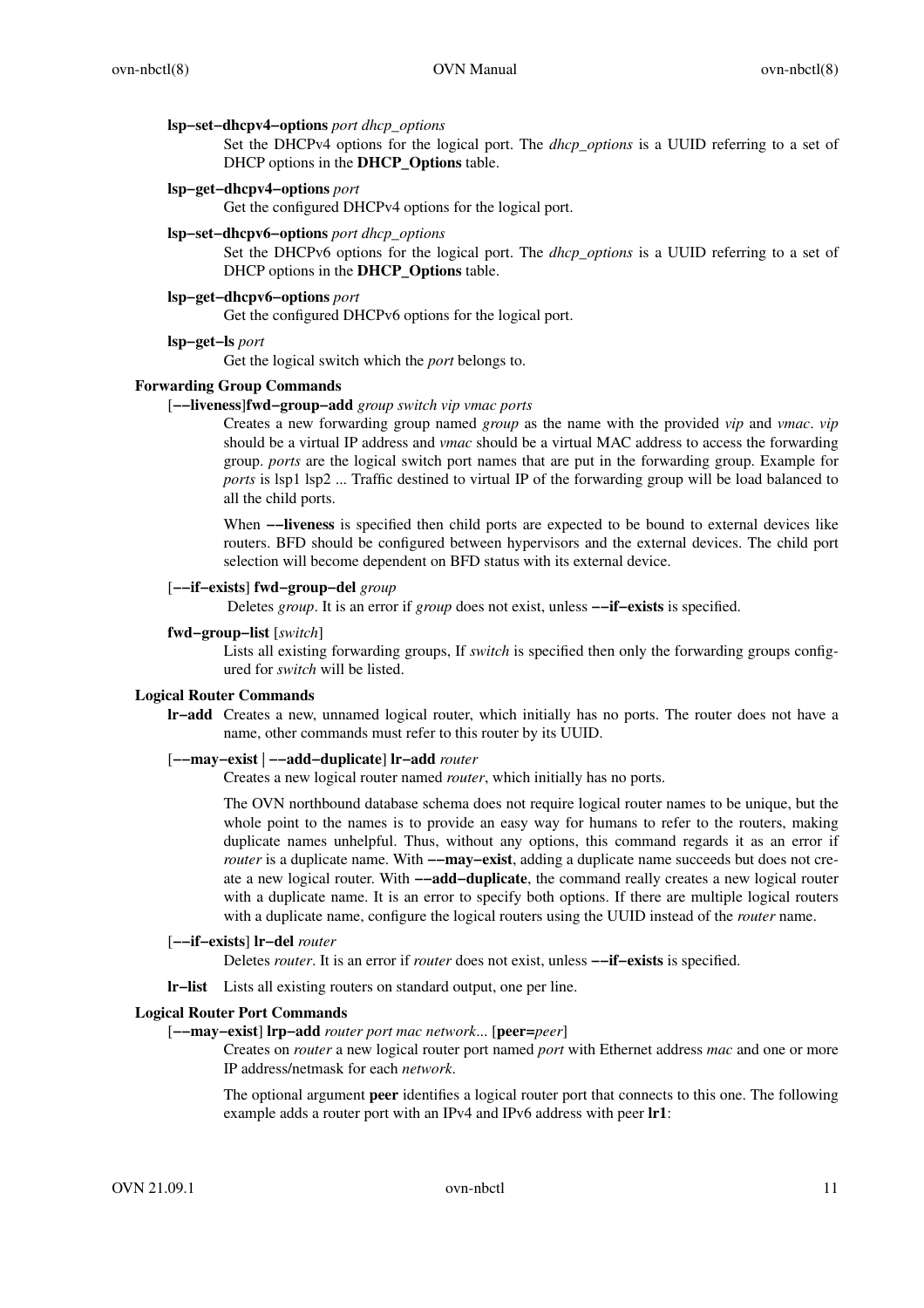## **lrp−add lr0 lrp0 00:11:22:33:44:55 192.168.0.1/24 2001:db8::1/64 peer=lr1**

It is an error if a logical router port named *port* already exists, unless **−−may−exist** is specified. Regardless of **−−may−exist**, it is an error if the existing router port is in some logical router other than *router*.

# [**−−if−exists**] **lrp−del** *port*

Deletes *port*. It is an error if *port* does not exist, unless **−−if−exists** is specified.

#### **lrp−list** *router*

Lists all the logical router ports within *router* on standard output, one per line.

### **lrp−set−enabled** *port state*

Set the administrative state of *port*, either **enabled** or **disabled**. When a port is disabled, no traffic is allowed into or out of the port.

# **lrp−get−enabled** *port*

Prints the administrative state of *port*, either **enabled** or **disabled**.

#### **lrp−set−gateway−chassis** *port chassis* [*priority*]

Set gateway chassis for *port*. *chassis* is the name of the chassis. This creates a gateway chassis entry in Gateway\_Chassis table. It won't check if chassis really exists in OVN\_Southbound database. Priority will be set to 0 if *priority* is not provided by user. *priority* must be between **0** and **32767**, inclusive.

#### **lrp−del−gateway−chassis** *port chassis*

Deletes gateway chassis from *port*. It is an error if gateway chassis with *chassis* for *port* does not exist.

# **lrp−get−gateway−chassis** *port*

Lists all the gateway chassis with priority within *port* on standard output, one per line, ordered based on priority.

### **Logical Router Static Route Commands**

[**−−may−exist**] [**−−policy**=*POLICY*] [**−−ecmp**] [**−−ecmp−symmetric−reply**] [**−−bfd[=***UUID*]] **lr−route−add** *router prefix nexthop* [*port*]

Adds the specified route to *router*. *prefix* describes an IPv4 or IPv6 prefix for this route, such as **192.168.100.0/24**. *nexthop* specifies the gateway to use for this route, which should be the IP address of one of *router* logical router ports or the IP address of a logical port. If *port* is specified, packets that match this route will be sent out that port. When *port* is omitted, OVN infers the output port based on *nexthop*. Nexthop can be set to *discard* for dropping packets which match the given route.

**−−policy** describes the policy used to make routing decisions. This should be one of "dst-ip" or "src-ip". If not specified, the default is "dst-ip".

The **−−ecmp** option allows for multiple routes with the same *prefix POLICY* but different *nexthop* and *port* to be added.

The **−−ecmp–symmetric–reply** option makes it so that traffic that arrives over an ECMP route will have its reply traffic sent out over that same route. Setting **−−ecmp−symmetric−reply** implies **−−ecmp** so it is not necessary to set both.

**−−bfd** option is used to link a BFD session to the OVN route. If the BFD session UUID is provided, it will be used for the OVN route otherwise the next-hop will be used to perform a lookup in the OVN BFD table. If the lookup fails and *port* is specified, a new entry in the BFD table will be created using the *nexthop* as *dst\_ip* and *port* as *logical\_port*.

It is an error if a route with *prefix* and *POLICY* already exists, unless **−−may−exist**, **−−ecmp**, or **−−ecmp−symmetric−reply** is specified. If **−−may−exist** is specified but not **−−ecmp** or **−−ecmp−symmetric−reply**, the existed route will be updated with the new nexthop and port. If **−−ecmp** or **−−ecmp−symmetric−reply** is specified, a new route will be added, regardless of the existed route., which is useful when adding ECMP routes, i.e. routes with same *POLICY* and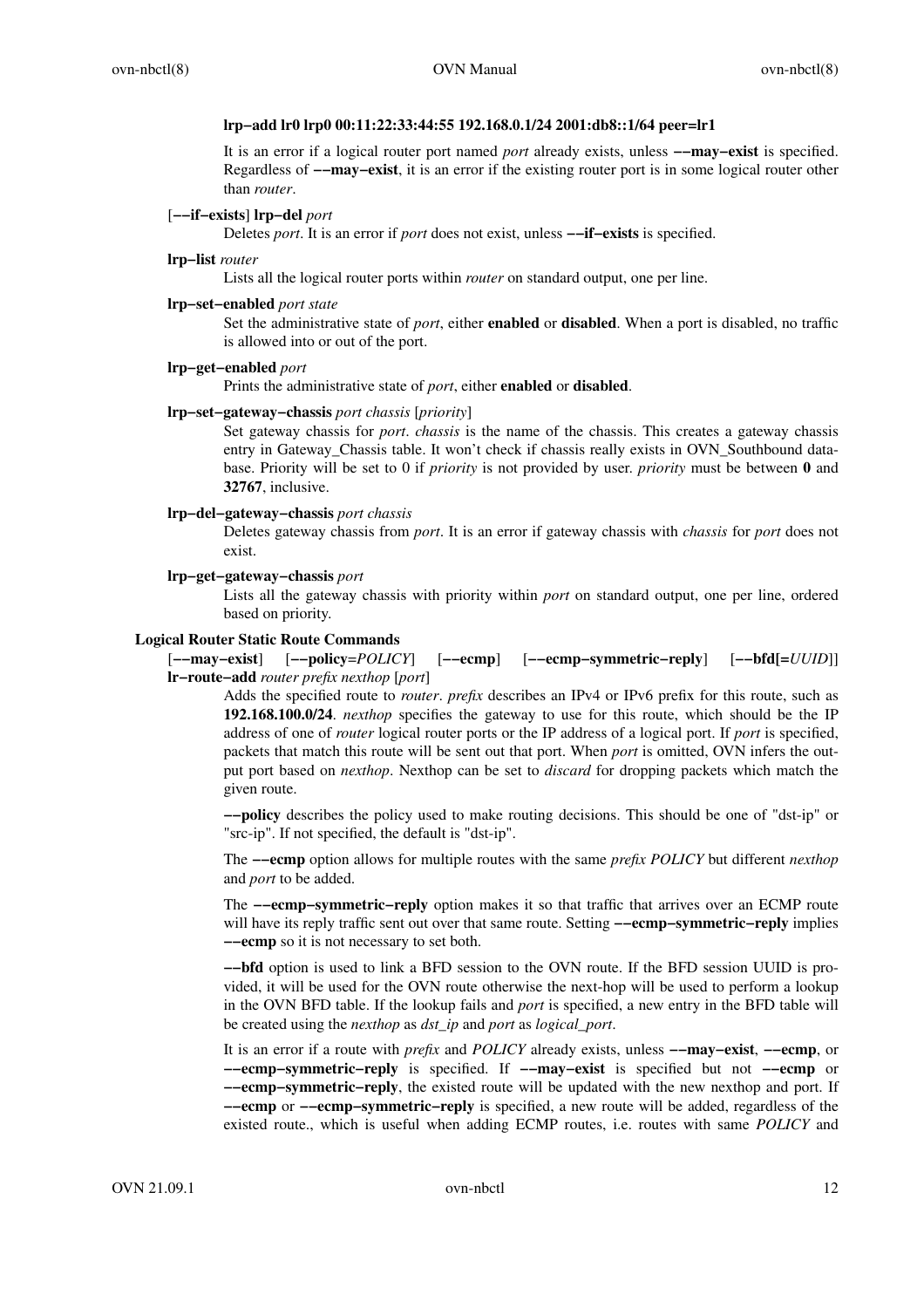*prefix* but different *nexthop* and *port*.

#### [**−−if−exists**] [**−−policy**=*POLICY*] **lr−route−del** *router* [*prefix* [*nexthop* [*port*]]]

Deletes routes from *router*. If only *router* is supplied, all the routes from the logical router are deleted. If *POLICY*, *prefix*, *nexthop* and/or *port* are also specified, then all the routes that match the conditions will be deleted from the logical router.

It is an error if there is no matching route entry, unless **−−if−exists** is specified.

#### **lr−route−list** *router*

Lists the routes on *router*.

# **Logical Router Policy Commands**

[**−−may−exist**]**lr−policy−add** *router priority match action* [*nexthop*[,*nexthop*,...]] [*options key=value]*]

Add Policy to *router* which provides a way to configure permit/deny and reroute policies on the router. Permit/deny policies are similar to OVN ACLs, but exist on the logical-router. Reroute policies are needed for service-insertion and service-chaining. *nexthop* is an optional parameter. It needs to be provided only when *action* is *reroute*. Multiple **nexthops** can be specified for ECMP routing. A policy is uniquely identified by *priority* and *match*. Multiple policies can have the same *priority*. *options* sets the router policy options as key-value pair. The supported option is : **pkt\_mark**.

If **−−may−exist** is specified, adding a duplicated routing policy with the same priority and match string is not really created. Without **−−may−exist**, adding a duplicated routing policy results in error.

The following example shows a policy to lr1, which will drop packets from**192.168.100.0/24**.

**lr−policy−add lr1 100 ip4.src == 192.168.100.0/24 drop**.

**lr−policy−add lr1 100 ip4.src == 192.168.100.0/24 allow pkt\_mark=100** .

# [**−−if−exists**] **lr−policy−del** *router* [*{priority | uuid} [match]*]

Deletes polices from *router*. If only *router* is supplied, all the polices from the logical router are deleted. If *priority* and/or *match* are also specified, then all the polices that match the conditions will be deleted from the logical router.

If *router* and *uuid* are supplied, then the policy with sepcified uuid is deleted. It is an error if *uuid* does not exist, unless **−−if−exists** is specified.

## **lr−policy−list** *router*

Lists the polices on *router*.

## **NAT Commands**

[**−−may−exist**] [**−−stateless**]**lr−nat−add** *router type external\_ip logical\_ip* [*logical\_port external\_mac*] Adds the specified NAT to *router*. The *type* must be one of **snat**, **dnat**, or **dnat\_and\_snat**. The *external\_ip* is an IPv4 address. The *logical\_ip* is an IPv4 network (e.g 192.168.1.0/24) or an IPv4 address. The *logical\_port* and *external\_mac* are only accepted when *router* is a distributed router (rather than a gateway router) and *type* is **dnat\_and\_snat**. The *logical\_port* is the name of an existing logical switch port where the *logical\_ip* resides. The *external\_mac* is an Ethernet address. The *−−stateless*

When **−−stateless** is specified then it implies that we will be not use connection tracker, i.e internal ip and external ip are 1:1 mapped. This implies that **−−stateless** is applicable only to dnat\_and\_snat type NAT rules. An external ip with **−−stateless** NAT cannot be shared with any other NAT rule.

When *type* is **dnat**, the externally visible IP address *external\_ip* is DNATted to the IP address *logical\_ip* in the logical space.

When *type* is **snat**, IP packets with their source IP address that either matches the IP address in *logical ip* or is in the network provided by *logical ip* is SNATed into the IP address in *external\_ip*.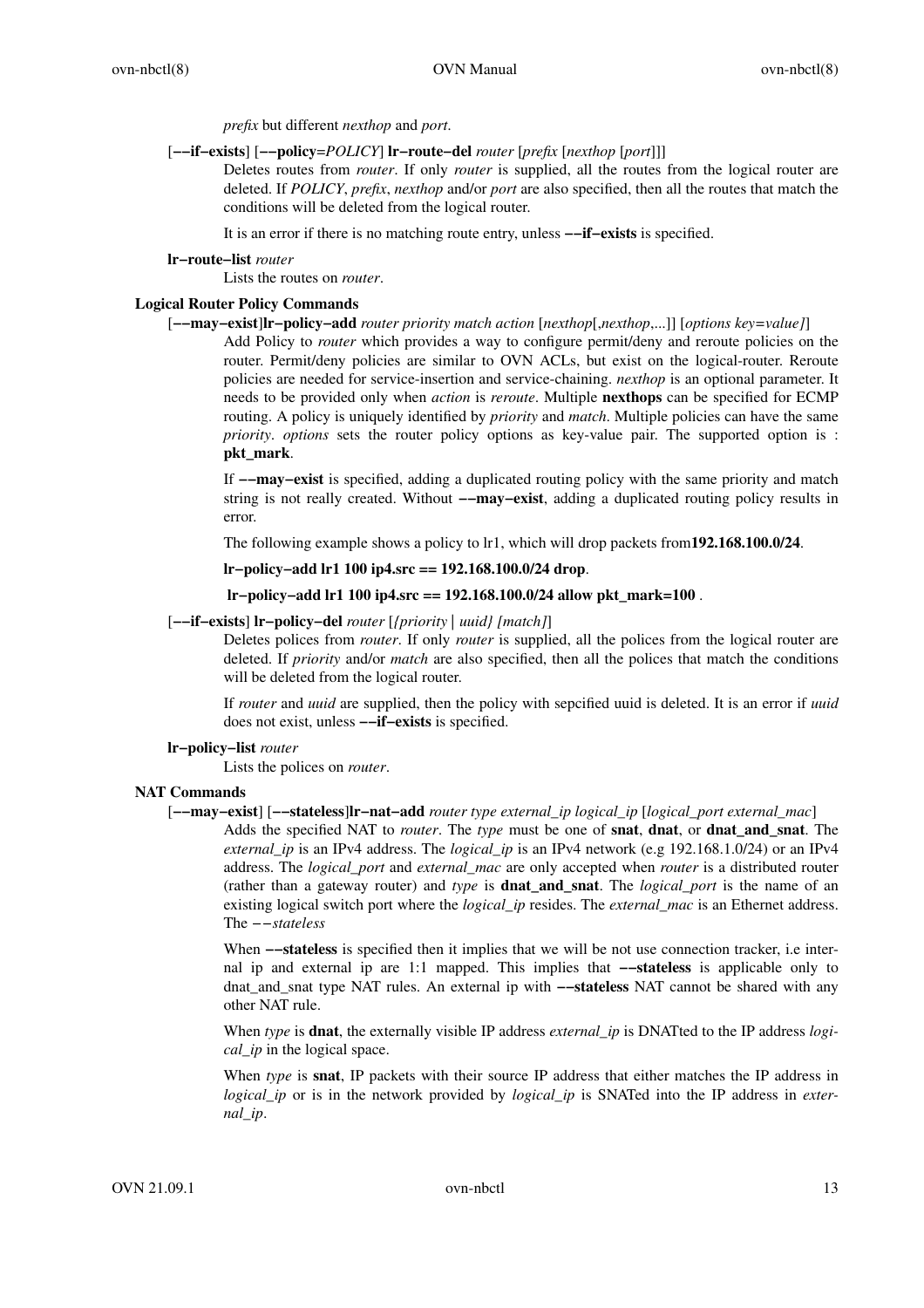When *type* is **dnat\_and\_snat**, the externally visible IP address *external\_ip* is DNATted to the IP address *logical\_ip* in the logical space. In addition, IP packets with the source IP address that matches *logical\_ip* is SNATed into the IP address in *external\_ip*.

When the *logical\_port* and *external\_mac* are specified, the NAT rule will be programmed on the chassis where the *logical\_port* resides. This includes ARP replies for the *external\_ip*, which return the value of *external\_mac*. All packets transmitted with source IP address equal to *external\_ip* will be sent using the *external\_mac*.

It is an error if a NAT already exists with the same values of *router*, *type*, *external\_ip*, and *logical\_ip*, unless **−−may−exist** is specified. When **−−may−exist**, *logical\_port*, and *external\_mac* are all specified, the existing values of *logical\_port* and *external\_mac* are overwritten.

[**−−if−exists**] **lr−nat−del** *router* [*type* [*ip*]]

Deletes NATs from *router*. If only *router* is supplied, all the NATs from the logical router are deleted. If *type* is also specified, then all the NATs that match the *type* will be deleted from the logical router. If all the fields are given, then a single NAT rule that matches all the fields will be deleted. When *type* is **snat**, the *ip* should be logical\_ip. When *type* is **dnat** or **dnat\_and\_snat**, the *ip* shoud be external *ip*.

It is an error if *ip* is specified and there is no matching NAT entry, unless **−−if−exists** is specified.

**lr−nat−list** *router*

Lists the NATs on *router*.

## **Load Balancer Commands**

## [**−−may−exist** | **−−add−duplicate** | **−−reject** | **−−event**] **lb−add** *lb vip ips* [*protocol*]

Creates a new load balancer named *lb* with the provided *vip* and *ips* or adds the *vip* to an existing *lb. vip* should be a virtual IP address (or an IP address and a port number with **:** as a separator). Examples for *vip* are **192.168.1.4**, **fd0f::1**, and **192.168.1.5:8080**. *ips* should be comma separated IP endpoints (or comma separated IP addresses and port numbers with **:** as a separator). *ips* must be the same address family as *vip*. Examples for *ips* are **10.0.0.1,10.0.0.2**or **[fdef::1]:8800,[fdef::2]:8800**.

The optional argument *protocol* must be either **tcp**, **udp** or **sctp**. This argument is useful when a port number is provided as part of the *vip*. If the *protocol* is unspecified and a port number is provided as part of the *vip*, OVN assumes the *protocol* to be **tcp**.

It is an error if the *vip* already exists in the load balancer named *lb*, unless **−−may−exist** is specified. With **−−add−duplicate**, the command really creates a new load balancer with a duplicate name.

If the load balancer is created with **−−reject** option and it has no active backends, a TCP reset segment (for tcp) or an ICMP port unreachable packet (for all other kind of traffic) will be sent whenever an incoming packet is received for this load-balancer. Please note using **−−reject** option will disable empty\_lb SB controller event for this load balancer.

If the load balancer is created with **−−event** option and it has no active backends, whenever the lb receives traffic, the event is reported in the Controller\_Event table in the SB db. Please note **−−event** option can't be specified with **−−reject** one.

The following example adds a load balancer.

# **lb−add lb0 30.0.0.10:80 192.168.10.10:80,192.168.10.20:80,192.168.10.30:80 udp**

## [**−−if−exists**] **lb−del** *lb* [*vip*]

Deletes *lb* or the *vip* from *lb*. If *vip* is supplied, only the *vip* will be deleted from the *lb*. If only the *lb* is supplied, the *lb* will be deleted. It is an error if *vip* does not already exist in *lb*, unless **−−if−exists** is specified.

## **lb−list** [*lb*]

Lists the LBs. If *lb* is also specified, then only the specified *lb* will be listed.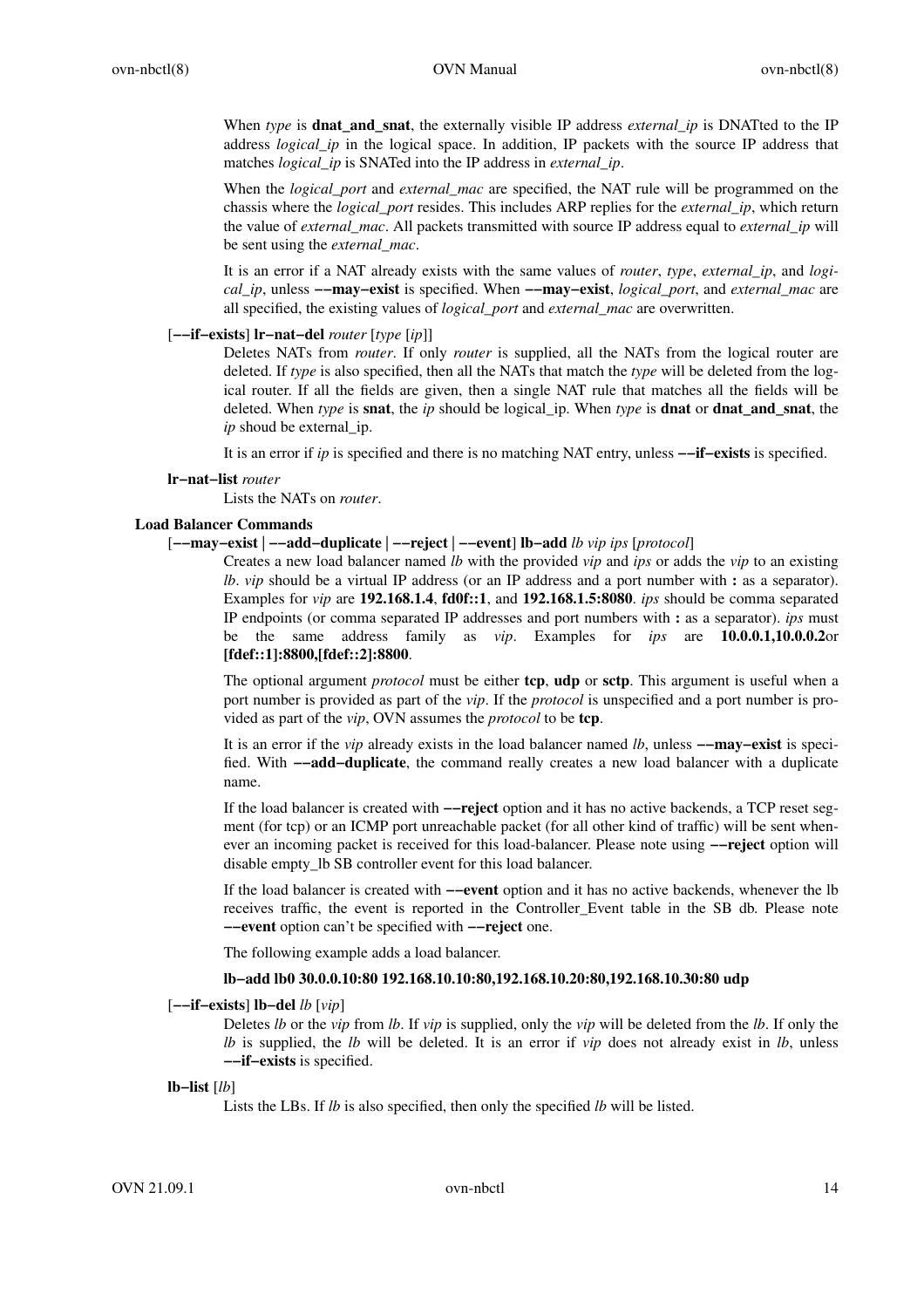#### [**−−may−exist**] **ls−lb−add** *switch lb*

Adds the specified *lb* to *switch*. It is an error if a load balancer named *lb* already exists in the *switch*, unless **−−may−exist** is specified.

### [**−−if−exists**] **ls−lb−del** *switch* [*lb*]

Removes *lb* from *switch*. If only *switch* is supplied, all the LBs from the logical switch are removed. If *lb* is also specified, then only the *lb* will be removed from the logical switch. It is an error if *lb* does not exist in the *switch*, unless **−−if−exists** is specified.

#### **ls−lb−list** *switch*

Lists the LBs for the given *switch*.

# [**−−may−exist**] **lr−lb−add** *router lb*

Adds the specified *lb* to *router*. It is an error if a load balancer named *lb* already exists in the *router*, unless **−−may−exist** is specified.

## [**−−if−exists**] **lr−lb−del** *router* [*lb*]

Removes *lb* from *router*. If only *router* is supplied, all the LBs from the logical router are removed. If *lb* is also specified, then only the *lb* will be removed from the logical router. It is an error if *lb* does not exist in the *router*, unless **−−if−exists** is specified.

#### **lr−lb−list** *router*

Lists the LBs for the given *router*.

# **DHCP Options commands**

**dhcp−options−create** *cidr* [*key=value*]

Creates a new DHCP Options entry in the **DHCP\_Options** table with the specified **cidr** and optional **external−ids**.

#### **dhcp−options−list**

Lists the DHCP Options entries.

**dhcp−options−del** *dhcp-option*

Deletes the DHCP Options entry referred by *dhcp-option* UUID.

**dhcp−options−set−options** *dhcp-option* [*key=value*]... Set the DHCP Options for the *dhcp-option* UUID.

# **dhcp−options−get−options** *dhcp-option*

Lists the DHCP Options for the *dhcp-option* UUID.

## **Port Group commands**

**pg−add** *group* [*port*]...

Creates a new port group in the **Port\_Group** table named **group** with optional **ports** added to the group.

#### **pg−set−ports** *group port*...

Sets **ports** on the port group named **group**. It is an error if **group** does not exist.

#### **pg−del** *group*

Deletes port group **group**. It is an error if **group** does not exist.

# **HA Chassis Group commands**

**ha−chassis−group−add** *group*

Creates a new HA chassis group in the **HA\_Chassis\_Group** table named **group**.

**ha−chassis−group−del** *group*

Deletes the HA chassis group **group**. It is an error if **group** does not exist.

# **ha−chassis−group−list**

Lists the HA chassis group **group** along with the **HA chassis** if any associated with it.

#### **ha−chassis−group−add−chassis** *group chassis priority*

Adds a new HA chassis **chassis** to the HA Chassis group **group** with the specified priority. If the **chassis** already exists, then the **priority** is updated. The **chassis** should be the name of the chassis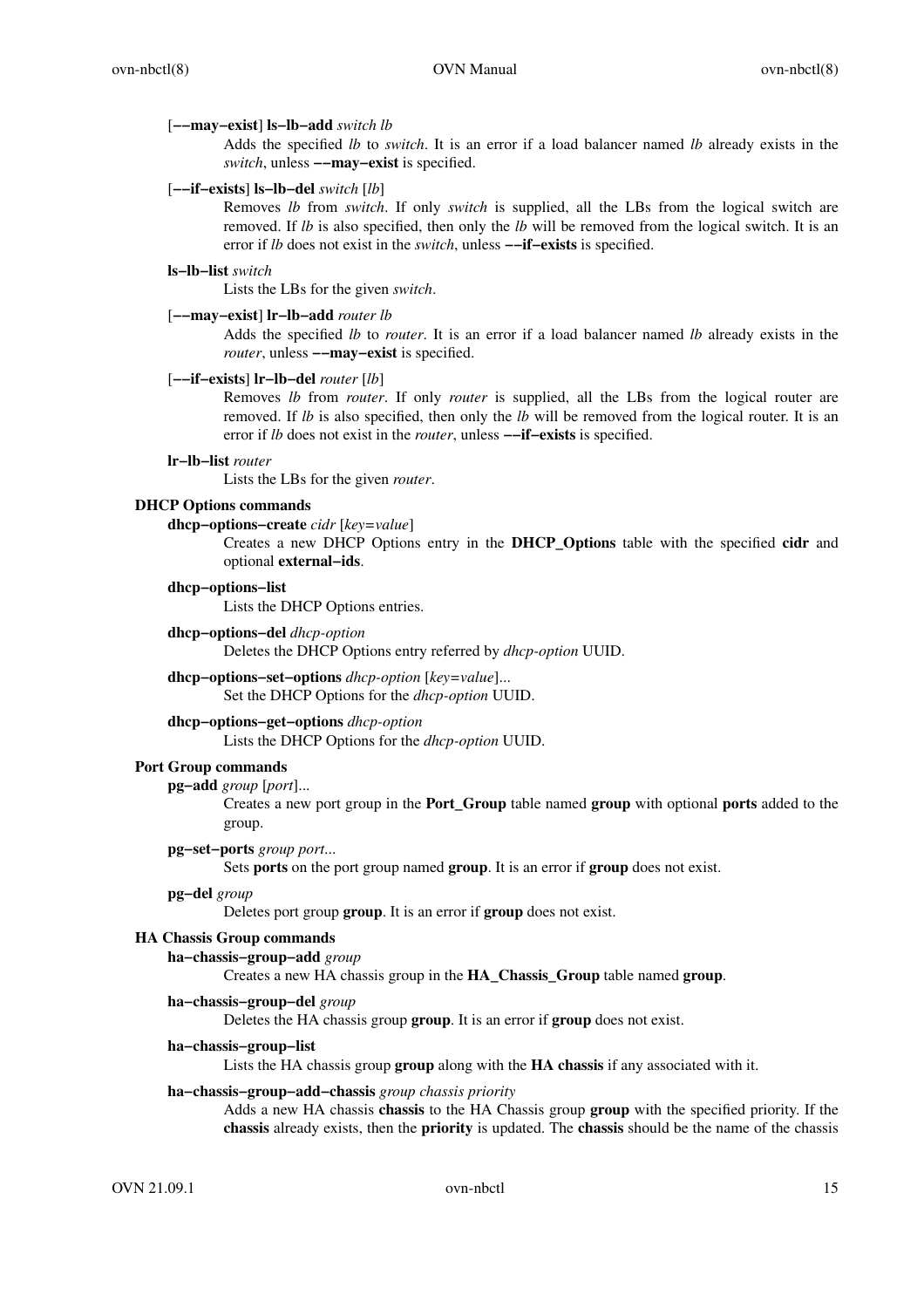in the **OVN\_Southbound**.

# **ha−chassis−group−remove−chassis** *group chassis*

Removes the HA chassis **chassis** from the HA chassis group **group**. It is an error if **chassis** does not exist.

# **Control Plane Protection Policy commands**

These commands manage meters configured in **Copp** table linking them to logical datapaths through **copp** column in **Logical\_Switch** or **Logical\_Router** tables. Protocol packets for which CoPP is enforced when sending packets to ovn-controller (if configured):

- ARP
- ND\_NS
- ND\_NA
- ND\_RA
- ND
- DNS
- IGMP
- packets that require ARP resolution before forwarding
- packets that require ND\_NS before forwarding
- packets that need to be replied to with ICMP Errors
- packets that need to be replied to with TCP RST
- packets that need to be replied to with DHCP\_OPTS
- packets that trigger a reject action
- packets that trigger a SCTP abort action
- controller\_events
- BFD

# **ls−copp−add** *switch proto meter*

Adds the control **proto** to **meter** mapping to the **switch** control plane protection policy. If no policy exists yet, it creates one. If a mapping already existed for **proto**, this will overwrite it.

# **ls−copp−del** *switch* [*proto*]

Removes the control **proto** mapping from the **switch** control plane protection policy. If **proto** is not specified, the whole control plane protection policy is destroyed.

## **ls−copp−list** *switch*

Display the current control plane protection policy for **switch**.

## **lr−copp−add** *router proto meter*

Adds the control **proto** to **meter** mapping to the **router** control plane protection policy. If no policy exists yet, it creates one. If a mapping already existed for **proto**, this will overwrite it.

# **lr−copp−del** *router* [*proto*]

Removes the control **proto** mapping from the **router** control plane protection policy. If **proto** is not specified, the whole control plane protection policy is destroyed.

## **lr−copp−list** *router*

Display the current control plane protection policy for **router**.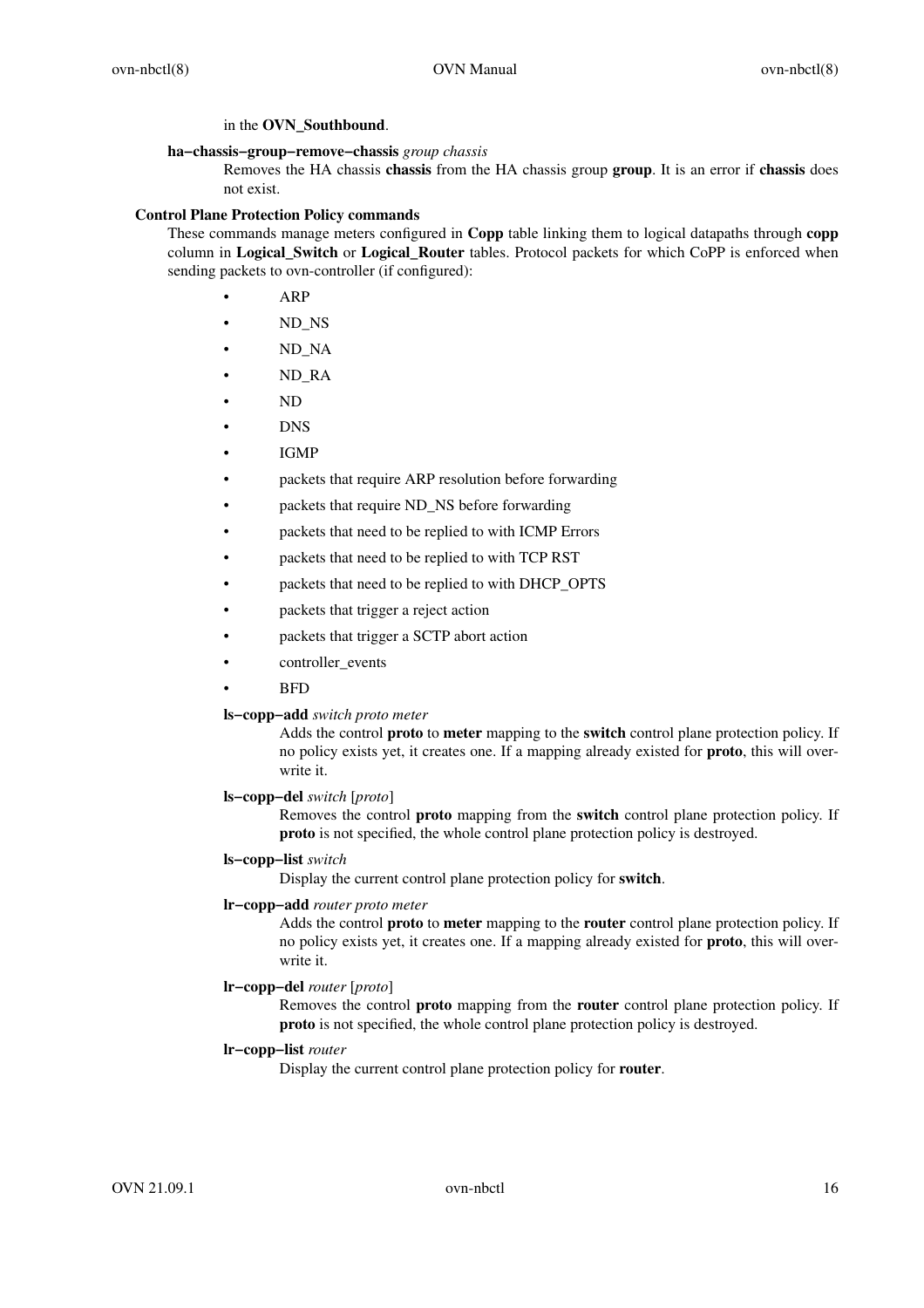# **Synchronization Commands**

sync Ordinarily, **−−wait=sb** or **−−wait=hv** only waits for changes by the current **ovn−nbctl** invocation to take effect. This means that, if none of the commands supplied to **ovn−nbctl** change the database, then the command does not wait at all. With the **sync** command, however, **ovn−nbctl** waits even for earlier changes to the database to propagate down to the southbound database or all of the OVN chassis, according to the argument to **−−wait**.

# **Remote Connectivity Commands**

These commands manipulate the **connections** column in the **NB\_Global** table and rows in the **Connection** table. When **ovsdb−server** is configured to use the **connections** column for OVSDB connections, this allows the administrator to use **ovn−nbctl** to configure database connections.

# **get−connection**

Prints the configured connection(s).

# **del−connection**

Deletes the configured connection(s).

# [**−−inactivity−probe=***msecs*] **set−connection** *target*...

Sets the configured manager target or targets. Use **−−inactivity−probe=***msecs* to override the default idle connection inactivity probe time. Use 0 to disable inactivity probes.

# **SSL Configuration Commands**

**get−ssl** Prints the SSL configuration.

**del−ssl** Deletes the current SSL configuration.

# [**−−bootstrap**] **set−ssl** *private-key certificate ca-cert* [*ssl-protocol-list* [*ssl-cipher-list*]] Sets the SSL configuration.

## **Database Commands**

These commands query and modify the contents of **ovsdb** tables. They are a slight abstraction of the **ovsdb** interface and as such they operate at a lower level than other **ovn−nbctl** commands.

# *Identifying Tables, Records, and Columns*

Each of these commands has a *table* parameter to identify a table within the database. Many of them also take a *record* parameter that identifies a particular record within a table. The *record* parameter may be the UUID for a record, which may be abbreviated to its first 4 (or more) hex digits, as long as that is unique. Many tables offer additional ways to identify records. Some commands also take *column* parameters that identify a particular field within the records in a table.

Foralist of tables and their columns, see **ovn−nb**(5) or see the table listing from the **−−help** option.

Record names must be specified in full and with correct capitalization, except that UUIDs may be abbreviated to their first 4 (or more) hex digits, as long as that is unique within the table. Names of tables and columns are not case-sensitive, and **−** and **\_** are treated interchangeably. Unique abbreviations of table and column names are acceptable, e.g. **d** or **dhcp** is sufficient to identify the **DHCP\_Options** table.

## *Database Values*

Each column in the database accepts a fixed type of data. The currently defined basic types, and their representations, are:

- integer A decimal integer in the range −2\*\*63 to 2\*\*63−1, inclusive.
- real A floating-point number.

Boolean

True or false, written **true** or **false**, respectively.

string An arbitrary Unicode string, except that null bytes are not allowed. Quotes are optional for most strings that begin with an English letter or underscore and consist only of letters, underscores, hyphens, and periods. However, **true** and **false** and strings that match the syntax of UUIDs (see below) must be enclosed in double quotes to distinguish them from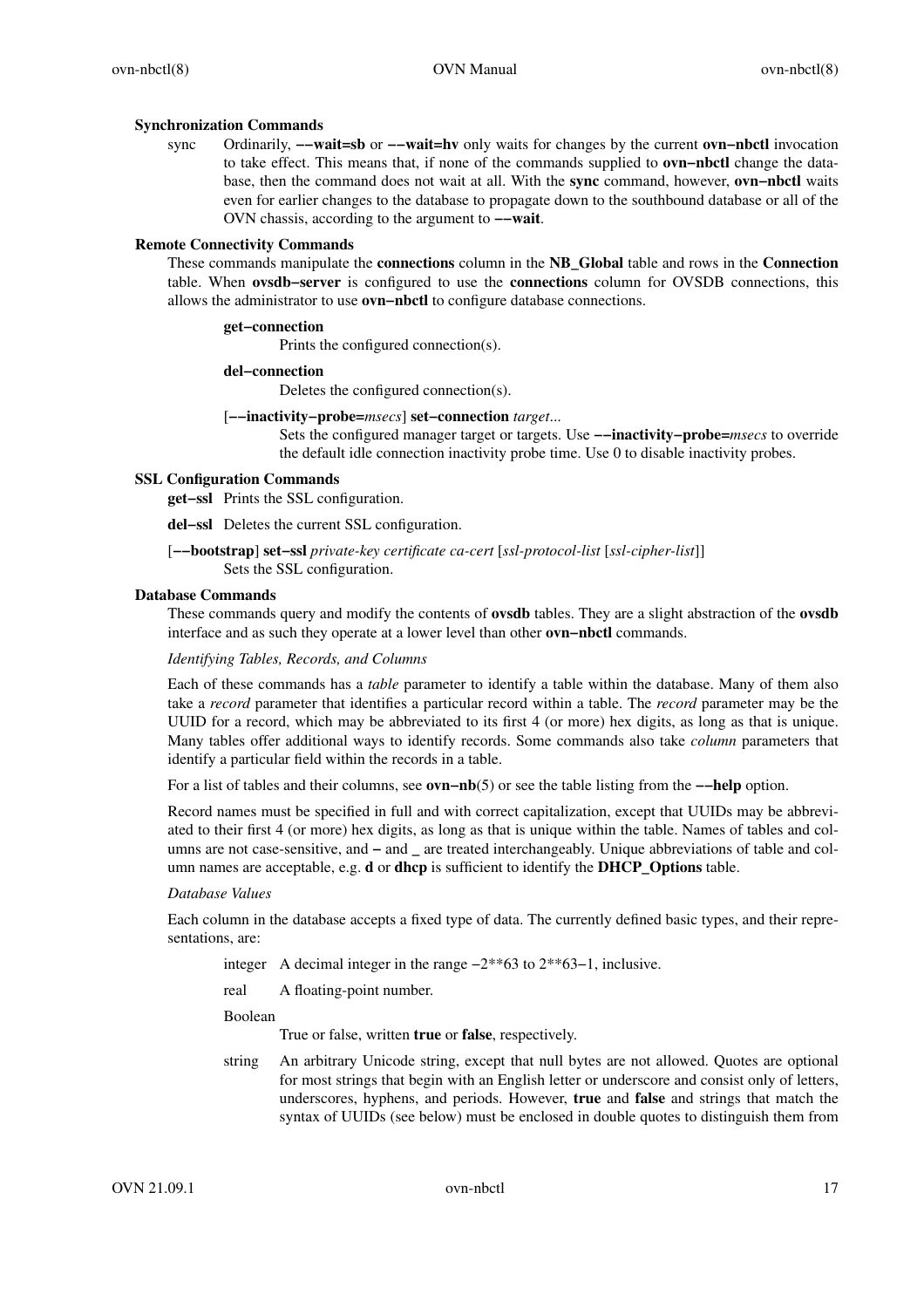other basic types. When double quotes are used, the syntax is that of strings in JSON, e.g. backslashes may be used to escape special characters. The empty string must be represented as a pair of double quotes (**""**).

UUID Either a universally unique identifier in the style of RFC 4122, e.g. **f81d4fae−7dec−11d0−a765−00a0c91e6bf6**, or an **@***name* defined by a **get** or **create** command within the same **ovs−vsctl** invocation.

Multiple values in a single column may be separated by spaces or a single comma. When multiple values are present, duplicates are not allowed, and order is not important. Conversely, some database columns can have an empty set of values, represented as **[]**, and square brackets may optionally enclose other non-empty sets or single values as well.

A few database columns are ''maps'' of key-value pairs, where the key and the value are each some fixed database type. These are specified in the form *key***=***value*, where *key* and *value* follow the syntax for the column's key type and value type, respectively. When multiple pairs are present (separated by spaces or a comma), duplicate keys are not allowed, and again the order is not important. Duplicate values are allowed. An empty map is represented as **{}**. Curly braces may optionally enclose non-empty maps as well (but use quotes to prevent the shell from expanding **other−config={0=x,1=y}** into **other−config=0=x other−config=1=y**, which may not have the desired effect).

# *Database Command Syntax*

[**−−if−exists**] [**−−columns=***column*[**,***column*]...] **list** *table* [*record*]...

Lists the data in each specified *record*. If no records are specified, lists all the records in *table*.

If **−−columns** is specified, only the requested columns are listed, in the specified order. Otherwise, all columns are listed, in alphabetical order by column name.

Without **−−if−exists**, it is an error if any specified *record* does not exist. With **−−if−exists**, the command ignores any *record* that does not exist, without producing any output.

[**−−columns=***column*[**,***column*]...] **find** *table* [*column*[**:***key*]**=***value*]...

Lists the data in each record in *table* whose *column* equals *value* or, if *key* is specified, whose *column* contains a *key* with the specified *value*. The following operators may be used where **=** is written in the syntax summary:

**= != < > <= >=**

Selects records in which *column*[**:***key*] equals, does not equal, is less than, is greater than, is less than or equal to, or is greater than or equal to *value*, respectively.

Consider *column*[**:***key*] and *value* as sets of elements. Identical sets are considered equal. Otherwise, if the sets have different numbers of elements, then the set with more elements is considered to be larger. Otherwise, consider a element from each set pairwise, in increasing order within each set. The first pair that differs determines the result. (For a column that contains key-value pairs, first all the keys are compared, and values are considered only if the two sets contain identical keys.)

**{=} {!=}**

Test for set equality or inequality, respectively.

- **{<=}** Selects records in which *column*[**:***key*] is a subset of *value*. For example, **flood−vlans{<=}1,2** selects records in which the **flood−vlans** column is the empty set or contains 1 or 2 or both.
- **{<}** Selects records in which *column*[**:***key*] is a proper subset of *value*. For example, **flood−vlans{<}1,2** selects records in which the **flood−vlans** column is the empty set or contains 1 or 2 but not both.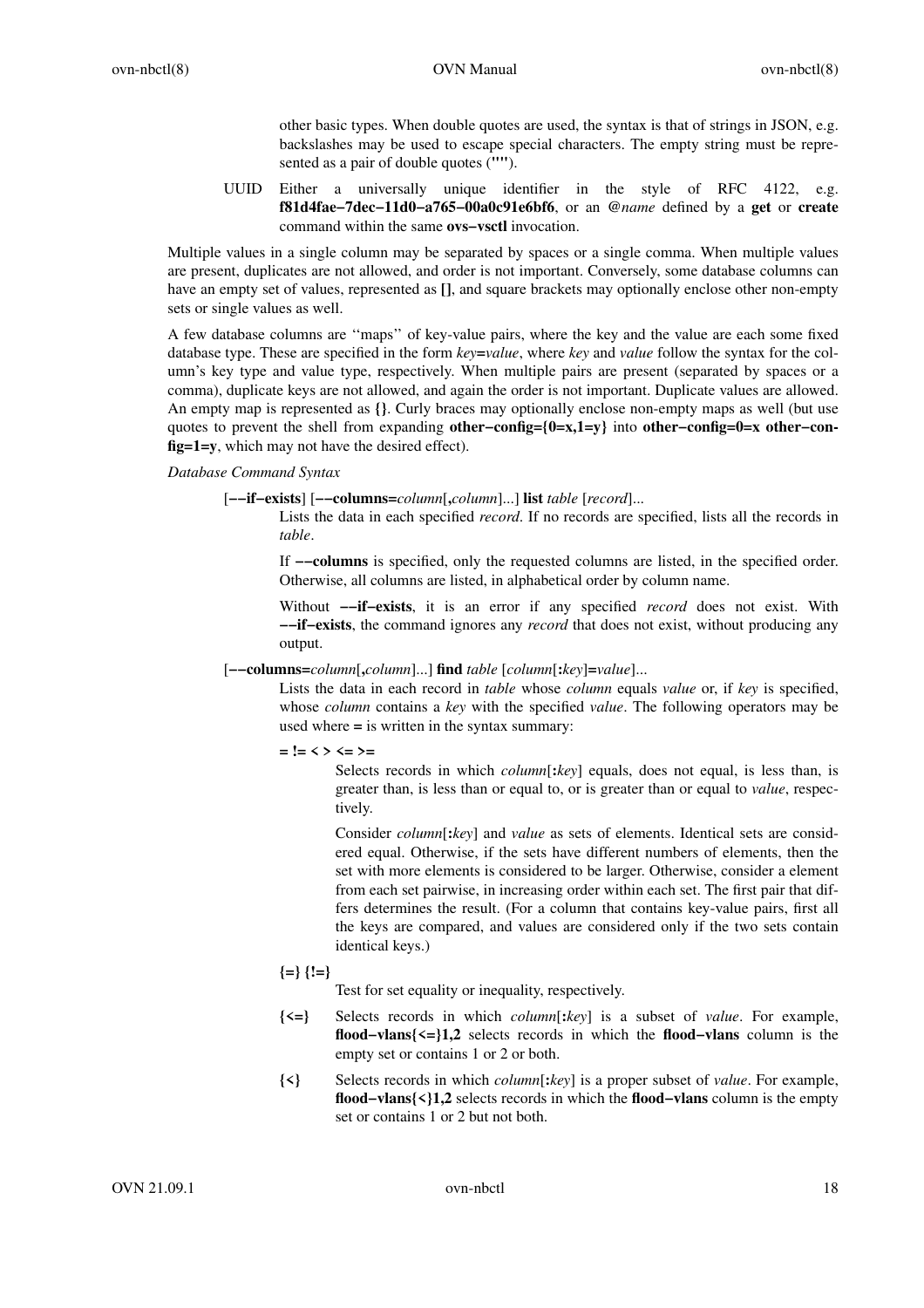# **{>=} {>}**

Same as **{<=}** and **{<}**, respectively, except that the relationship is reversed. For example, **flood−vlans{>=}1,2** selects records in which the **flood−vlans** column contains both 1 and 2.

The following operators are available only in Open vSwitch 2.16 and later:

**{in}** Selects records in which every element in *column*[**:***key*] is also in *value*. (This is the same as  $\{\leq =\}$ .)

**{not−in}**

Selects records in which every element in *column*[**:***key*] is not in *value*.

For arithmetic operators  $(= \mathbf{!=} \langle \rangle \langle \langle \rangle \rangle = \rangle$ , when *key* is specified but a particular record's *column* does not contain *key*, the record is always omitted from the results. Thus, the condition **other−config:mtu!=1500** matches records that have a **mtu** key whose value is not 1500, but not those that lack an **mtu** key.

For the set operators, when *key* is specified but a particular record's *column* does not contain *key*, the comparison is done against an empty set. Thus, the condition **other−config:mtu{!=}1500** matches records that have a **mtu** key whose value is not 1500 and those that lack an **mtu** key.

Don't forget to escape **<** or **>** from interpretation by the shell.

If **−−columns** is specified, only the requested columns are listed, in the specified order. Otherwise all columns are listed, in alphabetical order by column name.

The UUIDs shown for rows created in the same **ovs−vsctl** invocation will be wrong.

## [**−−if−exists**] [**−−id=@***name*] **get** *table record* [*column*[**:***key*]]...

Prints the value of each specified *column* in the given *record* in *table*. For map columns, a *key* may optionally be specified, in which case the value associated with *key* in the column is printed, instead of the entire map.

Without **−−if−exists**, it is an error if *record* does not exist or *key* is specified, if *key* does not exist in *record*. With **−−if−exists**,amissing *record* yields no output and a missing *key* prints a blank line.

If **@***name* is specified, then the UUID for *record* may be referred to by that name later in the same **ovs−vsctl** invocation in contexts where a UUID is expected.

Both **−−id** and the *column* arguments are optional, but usually at least one or the other should be specified. If both are omitted, then **get** has no effect except to verify that *record* exists in *table*.

**−−id** and **−−if−exists** cannot be used together.

#### [**−−if−exists**] **set** *table record column*[**:***key*]**=***value*...

Sets the value of each specified *column* in the given *record* in *table* to *value*. For map columns, a *key* may optionally be specified, in which case the value associated with *key* in that column is changed (or added, if none exists), instead of the entire map.

Without **−−if−exists**, it is an error if *record* does not exist. With **−−if−exists**, this command does nothing if *record* does not exist.

# [**−−if−exists**] **add** *table record column* [*key***=**]*value*...

Adds the specified value or key-value pair to *column* in *record* in *table*. If *column* is a map, then *key* is required, otherwise it is prohibited. If *key* already exists in a map column, then the current *value* is not replaced (use the **set** command to replace an existing value).

Without **−−if−exists**, it is an error if *record* does not exist. With **−−if−exists**, this command does nothing if *record* does not exist.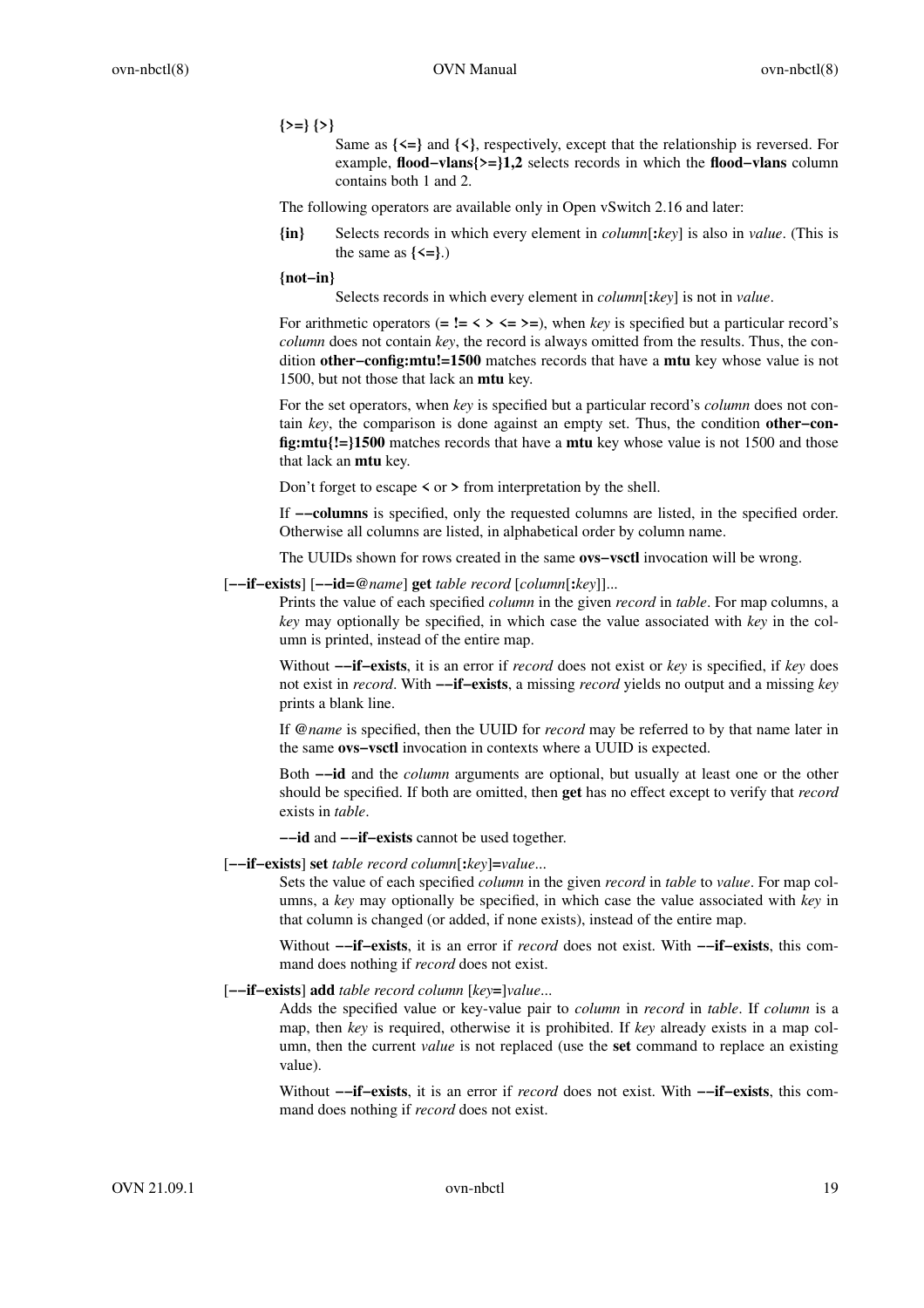[**−−if−exists**] **remove** *table record column value*...

[**−−if−exists**] **remove** *table record column key*...

[**−−if−exists**] **remove** *table record column key***=***value*... Removes the specified values or key-value pairs from *column* in *record* in *table*. The first form applies to columns that are not maps: each specified *value* is removed from the column. The second and third forms apply to map columns: if only a *key* is specified, then any key-value pair with the given *key* is removed, regardless of its value; if a *value* is given then a pair is removed only if both key and value match.

It is not an error if the column does not contain the specified key or value or pair.

Without **−−if−exists**, it is an error if *record* does not exist. With **−−if−exists**, this command does nothing if *record* does not exist.

# [**−−if−exists**] **clear** *table record column*...

Sets each *column* in *record* in *table* to the empty set or empty map, as appropriate. This command applies only to columns that are allowed to be empty.

Without **−−if−exists**, it is an error if *record* does not exist. With **−−if−exists**, this command does nothing if *record* does not exist.

#### [**−−id=@***name*] **create** *table column*[**:***key*]**=***value*...

Creates a new record in *table* and sets the initial values of each *column*. Columns not explicitly set will receive their default values. Outputs the UUID of the new row.

If **@***name* is specified, then the UUID for the new row may be referred to by that name elsewhere in the same **\\*(PN** invocation in contexts where a UUID is expected. Such references may precede or follow the **create** command.

Caution (ovs-vsctl as example)

Records in the Open vSwitch database are significant only when they can be reached directly or indirectly from the **Open\_vSwitch** table. Except for records in the **QoS** or **Queue** tables, records that are not reachable from the **Open\_vSwitch** table are automatically deleted from the database. This deletion happens immediately, without waiting for additional **ovs−vsctl** commands or other database activity. Thus, a **create** command must generally be accompanied by additional commands *within the same* **ovs−vsctl** *invocation* to add a chain of references to the newly created record from the top-level **Open\_vSwitch** record. The **EXAMPLES** section gives some examples that show how to do this.

### [**−−if−exists**] **destroy** *table record*...

Deletes each specified *record* from *table*. Unless **−−if−exists** is specified, each *record*s must exist.

#### **−−all destroy** *table*

Deletes all records from the *table*.

Caution (ovs-vsctl as example)

The **destroy** command is only useful for records in the **QoS** or **Queue** tables. Records in other tables are automatically deleted from the database when they become unreachable from the **Open\_vSwitch** table. This means that deleting the last reference to a record is sufficient for deleting the record itself. For records in these tables, **destroy** is silently ignored. See the **EXAMPLES** section below for more information.

### **wait−until** *table record* [*column*[**:***key*]**=***value*]...

Waits until *table* contains a record named *record* whose *column* equals *value* or, if *key* is specified, whose *column* contains a *key* with the specified *value*. This command supports the same operators and semantics described for the **find** command above.